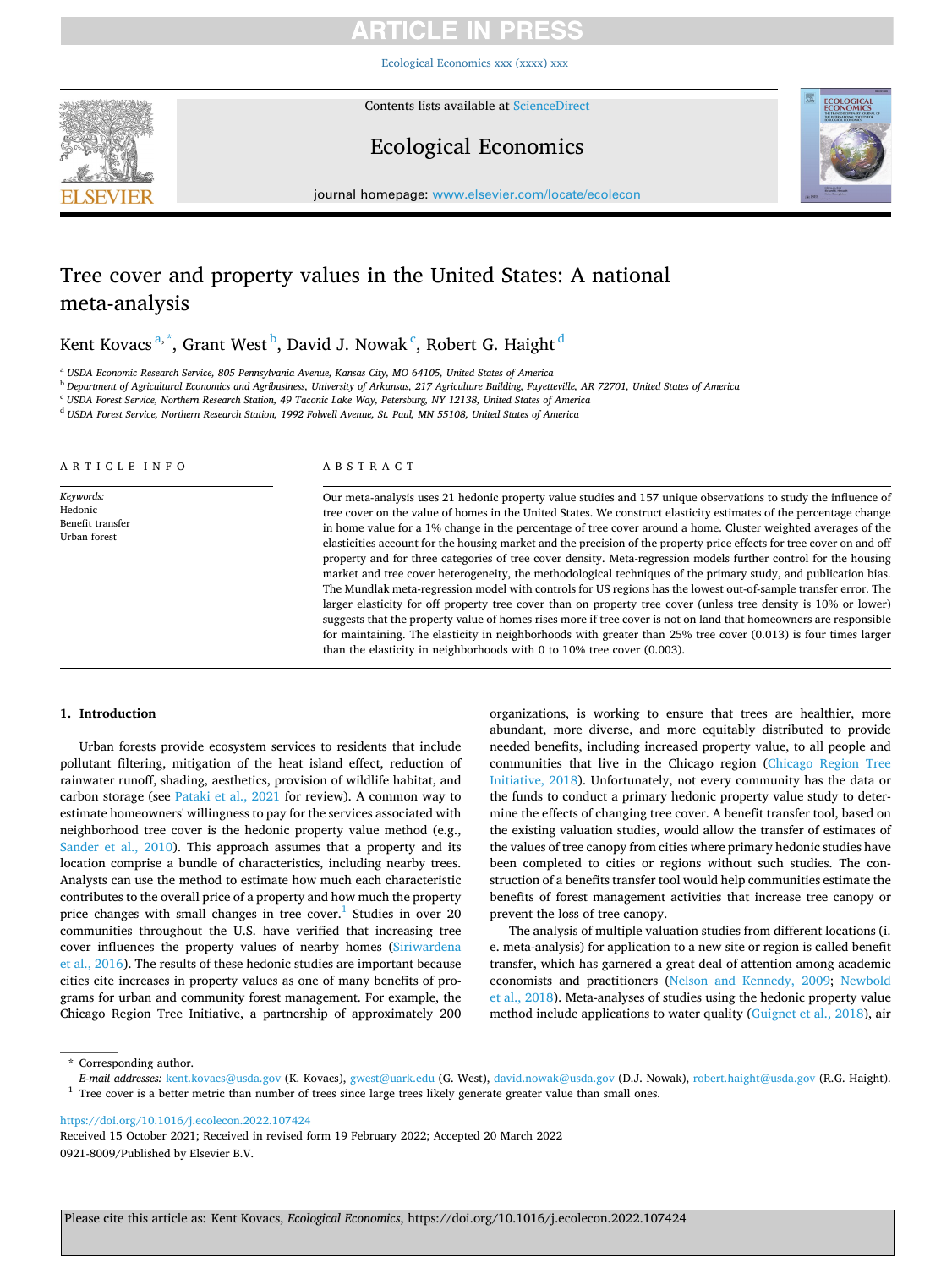#### *K. Kovacs et al.*

*Ecological Economics xxx (xxxx) xxx*

quality [\(Smith and Huang, 1995\)](#page-12-0), open space [\(Mazzotta et al., 2014](#page-12-0)), and contaminated sites [\(Kiel and Williams, 2007\)](#page-12-0). There is a strong consensus among practitioners that benefit transfer ought to utilize multiple estimates rather than point estimates of marginal value in order to transfer information from the study context to the policy context. Simply taking a point estimate of the value of a change in an ecosystem service from one study site for use in another ignores important differences in the socioeconomic context and can introduce substantial error into valuation and decision-making. Further, unweighted averaging over multiple point estimates from different study sites (e.g., [McPherson](#page-12-0)  [et al., 2017](#page-12-0)) lowers the precision of the meta-analytic estimates ([Nelson](#page-12-0)  [and Kennedy, 2009](#page-12-0)).

We systematically collate the hedonic property value literature that evaluates the effect of the percentage tree cover on home values. Most studies provide multiple observations for the meta-dataset due to several model specifications and study areas, and the number of unique observations in our dataset is 157. The primary study coefficients are converted into elasticity estimates for on property and off property tree cover and for three categories of tree cover density - low density  $(0-10\%)$ , medium density (10–25%), and high density (25%+). Function benefit transfer accounts for differences in the proximity-density of tree cover, publication bias, housing markets, and the statistical methodologies within and across studies. The meta-regression models we estimate for function transfer include weighted least squares and the Mundlak model suggested by [Boyle and Wooldridge \(2018\)](#page-11-0). We evaluate the performance of the meta-regression models by comparing the out-of-sample transfer error, and the lowest transfer error occurs in the Mundlak model with US region dummies.

Our analysis highlights the importance of considering whether tree cover is on property or off property in conjunction with the tree cover density in the neighborhood. Off property tree cover has a larger effect on home value than on property tree cover, but this is only the case for the medium or high density tree cover categories. This result suggests that tree cover is a public good in the sense that increasing tree cover in a portion of a neighborhood increases home values throughout the neighborhood. Capturing this important relationship in a benefit transfer tool would help municipalities quantify the benefits of urban and community forestry programs that enhance tree cover. Further understanding of how the ecosystem services of trees influence property value requires the literature to expand to include primary studies that use tree metrics other than the percentage of tree cover. Other gaps in the literature include the lack of specificity in the type of trees, the regions covered, and the limited number of neighborhoods with tree cover greater than 40%.

The second section describes how we identify studies, generate comparable elasticity estimates, and present the summary statistics for the meta-dataset. The third and fourth sections describe the methods and results, respectively, for the calculation of the mean elasticities, publication bias, meta-regression models, and the out-of-sample transfer errors. A discussion and conclusion highlight the main results, acknowledge the limitations of the literature and benefit transfer methods, and suggest other avenues for research.

#### **2. Meta-dataset**

This section is about the construction of the meta-dataset for tree cover impacts on house prices. We indicate how we identified primary studies and chose them for the inclusion in the meta-dataset. Next, we describe the steps to make consistent elasticities for measuring the percent change in house value for a percent change in the tree cover (measured as a percentage of surface area covered by tree canopy) around a home. The elasticity computations account for the different functional forms of the hedonic regression, the amount of tree cover, and the proximity of the tree cover around the residence. Lastly, summary statistics of the meta-dataset describe the tree canopy and housing market variables and the methodological variables for the meta-

#### regression models.

#### *2.1. Candidate studies and inclusion criteria*

A search of studies using the keywords (e.g. urban forest, property, house, and hedonic) on the relationship between property values and trees identified 47 studies. The search involved an initial review of reports, literature reviews, and meta-analyses followed by a search of several databases (e.g., Google Scholar, Treesearch, AgEcon Search, Social Science Research Network (SSRN), among others). Requests were also submitted to the RESECON Listserv for the Land and Resource Economics Network on August 7th and August 14th 2020. Our focus on the development of a credible benefit transfer tool led us to 21 primary studies that examined trees in the US with an objective tree cover measure. We dropped 26 candidate studies because those studies did not use a tree cover measure, $<sup>2</sup>$  were in the grey literature and later replaced</sup> by a peer-reviewed publication within the meta-dataset, or the study area was outside the US.

Our final list of 21 studies in the meta-dataset [\(Table 1](#page-2-0)) has six more studies than in the [Siriwardena et al. \(2016\)](#page-12-0) meta-analysis and literature review on property values and tree cover, providing assurance that our identified set of studies is complete. Seventeen studies are from peerreviewed journals while the remaining four are from white papers or graduate student theses. All of the studies used sales of residential or single-family homes. The year of publication ranged from 2002 to 2019. The 21 studies provide 157 observations for the meta-dataset. There is a range in the number of observations each study provides from one observation from a single study to twenty observations from one primary study.

#### *2.2. Comparable elasticity estimates*

[Nelson and Kennedy \(2009\)](#page-12-0) stress in the construction of a metadataset that there is a comparable outcome of interest across studies. All the studies use the same methodology, the hedonic property price method, so in all cases we examine how tree cover affects residential property values. The use of alternative functional forms (e.g. log-linear, double-log, linear, log-quadratic) across studies though can lead to different interpretations, and the coefficients associated with tree cover in each primary study are converted to an elasticity estimate through steps specific to each functional form. An elasticity is more appealing than a semi-elasticity because of the greater comparability of the property value response to tree cover regardless of the existing percentage of tree cover in the neighborhood. Seventeen studies use the loglinear form:

$$
ln(p) = \theta X + \beta TC \tag{1}
$$

where *p* is the real sale price, *X* is a vector of all variables other than tree cover,  $\theta$  is the vector of coefficients on *X*, *TC* is the tree cover variable of interest, and  $\beta$  is the coefficient on *TC*. Rearranging for *pyields*  $p = \exp(-\beta t)$  $(\theta X + \beta T C)$  and the derivative with respect to *TC* results in  $\frac{\partial p}{\partial T C} = exp$  $(\theta X + \beta T C)\beta = p\beta$ . The formula for the elasticity equation is

$$
\frac{\partial p}{\partial TC} \frac{TC}{p} = \beta TC \tag{2}
$$

The sample mean for *TC* is plugged into Eq. (2) to generate the elasticity. Based on similar derivations, the log-quadratic form,  $ln(p)$  =

<sup>2</sup> Alternative tree measures found in studies included the normalized difference vegetation index or the distance from the home to the nearest forest. Studies with these tree metrics were not represented in sufficient number to support separate meta-analyses.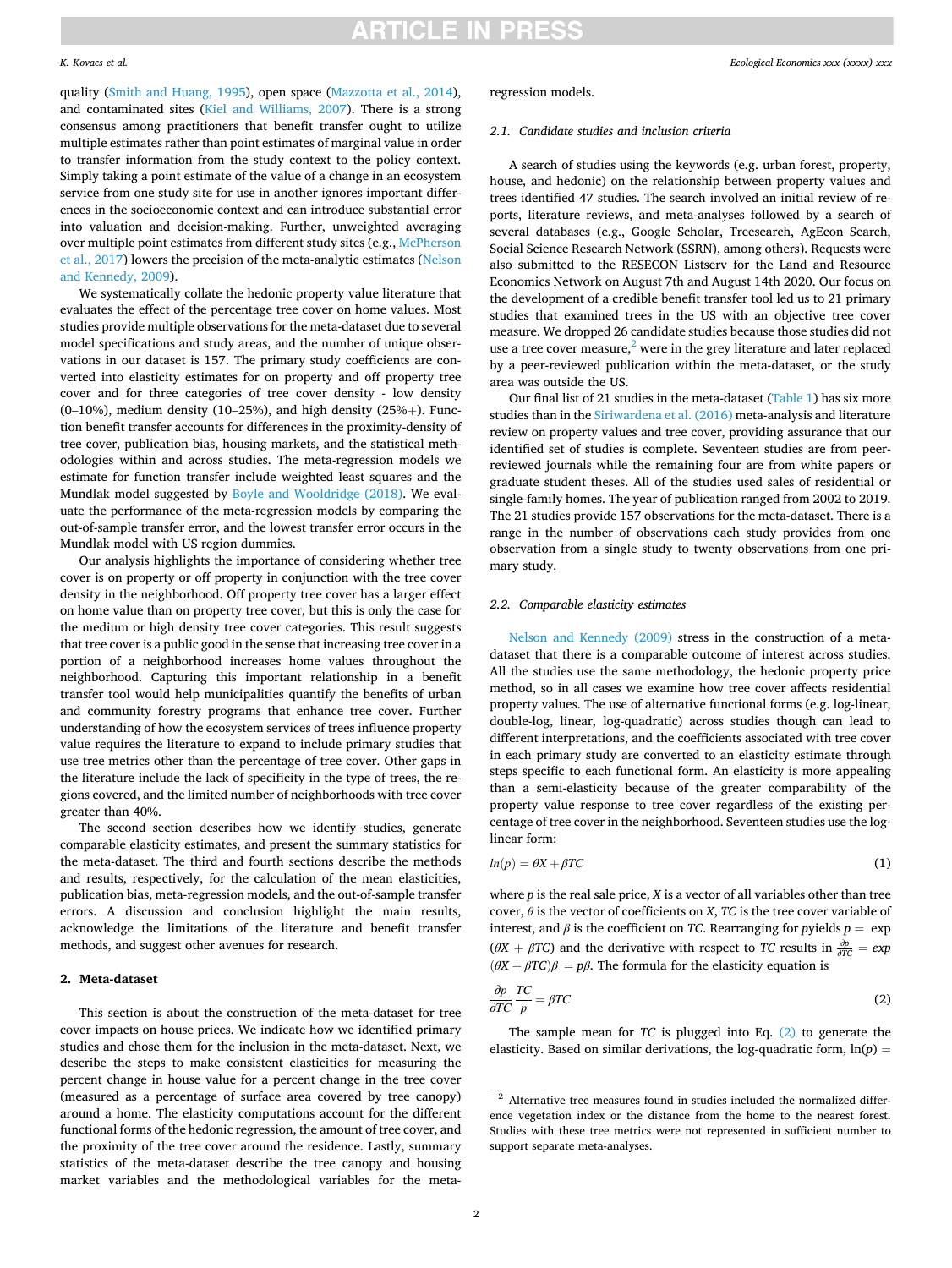#### <span id="page-2-0"></span>*K. Kovacs et al.*

#### **Table 1**

Summary of hedonic property value studies used in the meta-analysis.

| Publication (Publication Year)      | Obs.           | Unit          | Model                                            | Average tree cover | Average selling price | Unweighted Mean elasticity |
|-------------------------------------|----------------|---------------|--------------------------------------------------|--------------------|-----------------------|----------------------------|
| Cho et al. (2011)                   | 1              | Area (ac)     | $ln(p) = \theta X + \beta ln(TC)$                | 24%                | 264,795               | $-0.001$                   |
| Dimke (2008)                        | 6              | Percentage    | $p = \theta X + \beta TC$                        | 26%                | 276,401               | 0.106                      |
| Donovan et al. (2019)               | 4              | Percentage    | $ln(p) = \theta X + \beta TC$                    | 42%                | 346,954               | 0.025                      |
| Drake-McGaughlin and Netusil (2010) | 12             | Percentage    | $ln(p) = \theta X + \beta_1 T C + \beta_2 T C^2$ | 25%                | 373,078               | 0.049                      |
| <b>Dudley (2012)</b>                | 8              | Area $(ft^2)$ | $ln(p) = \theta X + \beta TC$                    | 17%                | 464,540               | 0.001                      |
| Holmes et al. (2006)                | 16             | Percentage    | $ln(p) = \theta X + \beta TC$                    | 8%                 | 694,465               | 0.016                      |
| Holmes et al. (2010)                | 10             | Percentage    | $ln(p) = \theta X + \beta TC$                    | 13%                | 322,996               | 0.002                      |
| <b>Hugget (2003)</b>                | 6              | Percentage    | $ln(p) = \theta X + \beta TC$                    | 9%                 | 319,633               | $-0.004$                   |
| Kadish and Netusil (2012)           | 16             | Percentage    | $ln(p) = \theta X + \beta_1 T C + \beta_2 T C^2$ | 26%                | 392,260               | 0.040                      |
| Kim and Wells $(2005)$              | $\overline{2}$ | Area $(m2)$   | $p = \theta X + \beta TC$                        | 16%                | 417,301               | $-0.002$                   |
| Li et al. (2019)                    |                | Percentage    | $ln(p) = \theta X + \beta TC$                    | 27%                | 147,180               | 0.386                      |
| Mansfield et al. (2005)             | 4              | Percentage    | $p = \theta X + \beta TC$                        | 30%                | 339,418               | 0.018                      |
| Mei et al. (2017)                   | 20             | Percentage    | $ln(p) = \theta X + \beta TC$                    | 6%                 | 749,452               | 0.050                      |
| Netusil et al. (2010)               | 6              | Percentage    | $ln(p) = \theta X + \beta_1 T C + \beta_2 T C^2$ | 13%                | 371,480               | 0.077                      |
|                                     | 6              | Percentage    | $ln(p) = \theta X + \beta ln(TC)$                | 14%                | 371,480               | $-0.016$                   |
| Paterson and Boyle (2002)           | 3              | Percentage    | $ln(p) = \theta X + \beta TC$                    | 61%                | 520,372               | 0.053                      |
| Price et al. $(2010)$               | 3              | Percentage    | $ln(p) = \theta X + \beta TC$                    | 37%                | 530,710               | 0.026                      |
| Sander et al. (2010)                | 6              | Percentage    | $ln(p) = \theta X + \beta TC$                    | 15%                | 372,080               | 0.002                      |
|                                     | 6              | Percentage    | $ln(p) = \theta X + \beta_1 T C + \beta_2 T C^2$ | 15%                | 372,080               | 0.002                      |
| Sander and Haight (2012)            | 6              | Percentage    | $ln(p) = \theta X + \beta TC$                    | 14%                | 412,747               | 0.004                      |
| Saphores and Li (2012)              | 2              | Percentage    | $ln(p) = \theta X + \beta_1 T C + \beta_2 T C^2$ | 26%                | 778,038               | 0.002                      |
|                                     | 2              | Percentage    | $ln(p) = \theta X + \beta TC$                    | 26%                | 778,038               | 0.003                      |
| Stetler et al. (2010)               | 6              | Area (ha)     | $ln(p) = \theta X + \beta_1 T C + \beta_2 T C^2$ | 16%                | 551,409               | 0.005                      |
| Walls et al. (2015)                 | 5              | Percentage    | $ln(p) = \theta X + \beta TC$                    | 10%                | 460,816               | 0.009                      |

indicates a study in the [Siriwardena et al. \(2016\)](#page-12-0) meta-analysis. One study (namely [Coley \(2005\)](#page-12-0)) present in Siriwardena et al. (2016) was not included in our metaanalysis because the tree cover in [Coley \(2005\)](#page-12-0) could not be reliably compared with the tree cover in the other studies.

 $\theta X + \beta_1 T C + \beta_2 T C^2$ , found in six studies has the elasticity equation formula,  $\frac{\partial p}{\partial TC} \frac{TC}{p} = (\beta_1 + 2\beta_2 TC)TC$ . Three studies that use the linear form,<sup>3</sup>  $p = \theta X + \beta T C$ , have the elasticity equation formula,  $\frac{\partial p}{\partial T C} \frac{T C}{p} = \beta \frac{T C}{p}$ . The log-log form in use by two studies,  $ln(p) = \theta X + \beta ln(TC)$ , has the *elasticity formula,*  $\frac{\partial p}{\partial T C}$  $\frac{TC}{p} = \beta$ *. The sample means for <i>TC* and *p* are plugged in where necessary to calculate the elasticities. The elasticity formulas differ slightly in two studies when the functional form includes interaction terms for tree cover and walkability [\(Drake-McLaughlin and](#page-12-0)  [Netusil, 2010](#page-12-0)) or other socio-demographic parameters [\(Saphores and Li,](#page-12-0)  [2012\)](#page-12-0). In those cases, plugging the sample means for the covariates that interact with tree cover into the modified elasticity formula generates the elasticity.

Challenges remain in the consistent measurement of tree cover across studies. Four of the 21 studies in the meta-dataset measure tree cover as an area (e.g. square feet, hectares, etc.) while the others report tree cover as a proportion or percentage of surface area. We convert the tree cover area to percentage tree cover by dividing the average area of tree cover in the circular buffer used by the primary study by the area of the circular buffer. Two studies that use tree cover area ([Stetler et al.,](#page-12-0)  [2010;](#page-12-0) [Dudley, 2012](#page-12-0)) have different sized circular buffers within their study that are incorporated into the calculation of the tree cover percentage.

Residential property price impacts differ by the distance of the tree cover from the property. Four primary studies consider tree cover on the property, either because no significant price effects were found from the off property tree cover or for analytical convenience. Tree cover on property offers greater amenities to the homeowner but also higher tree maintenance costs relative to tree cover off the property and farther away. Neighborhood tree cover adds less value than trees on property, but the costs associated with the trees off the property are arguably near zero. We standardize elasticities across studies with different assumptions for the proximity to tree cover by creating two distance bins, onproperty and off-property tree cover within a mile from the home. [Guignet et al. \(2020\)](#page-12-0) recently used this strategy in a meta-analysis of hedonic studies on water quality to separately consider the house price effects of waterfront and non-waterfront homes. A primary study that only considers on-property tree cover contributes an observation to the meta-dataset for the on-property bin. A study that examines on property and off property tree cover contributes an observation to each bin. There are 59 observations from 12 studies in the on-property bin, and 98 observations from 17 studies in the off-property bin.

The density of tree cover modifies the impact on a house price regardless of whether the tree cover is on the property or off the property. A nonlinear (i.e. quadratic) functional form for tree density in the hedonic equation to evaluate how the stock of the tree cover affects the house price is present in six primary studies. The implicit price of offproperty tree cover appears to initially rise and then fall with tree density [\(Netusil et al., 2010](#page-12-0); [Sander et al., 2010](#page-12-0)). We consider three densities in the evaluation of the mean elasticities for on and off property tree cover: low density (0–10%), medium density (10–25%), and high density (*>*25%).

#### *2.3. Summary statistics of the meta-dataset*

Each of the 21 studies may analyze multiple tree canopy metrics, model specifications, and study areas, and as a result, we constructed a meta-dataset that contains 157 unique observations with the following characteristics ([Table 2\)](#page-3-0). The mean tree cover was 18% with range of 0.09 to 61.40%. The tree cover observations were equally divided among low (0–10%), medium (10–25%), and high (*>*25%) density classes. The majority (51%) of the observations were in the western US, with 19%, 18% and 11% in the Midwest, Northeast, and South, respectively [\(Fig. 1](#page-4-0)).

Some of the 21 hedonic studies examine how property value depends on the distance from tree canopy. As we noted above, residential property price impacts differ by the distance of the tree cover from the property. To handle distance, we divided the tree canopy observations into those that are on property and those that are off property and within 1600 m (1 mile). The majority (62%) of the observations were off property.

Socio-demographics of the primary study areas were obtained from the US Census Bureau by matching each observation to data for the corresponding jurisdiction and year of the decennial census. Median

<sup>&</sup>lt;sup>3</sup> One study uses the linear-quadratic form with the elasticity formula  $\frac{\partial p}{\partial TC}$  *<u>π</u>C p*  $(\beta_1 + 2\beta_2 TC) \frac{TC}{p}$ .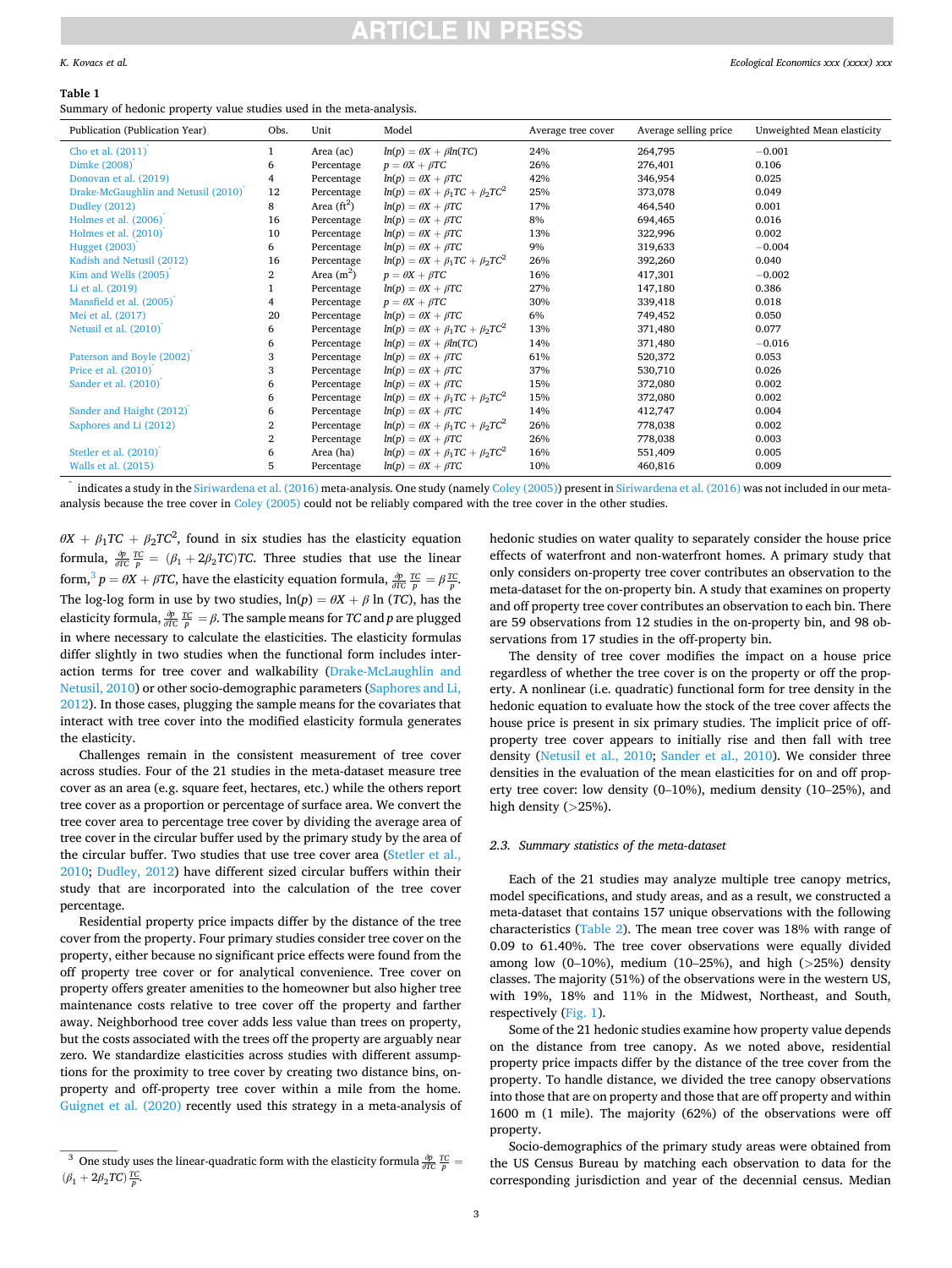### CI F

#### <span id="page-3-0"></span>*K. Kovacs et al.*

#### **Table 2**

Descriptive statistics of tree cover, housing market, and methodological variables.

| Variable                          | Mean         | Std.<br>Dev. | Min          | Max            | 2020<br>Census <sup>a</sup> |
|-----------------------------------|--------------|--------------|--------------|----------------|-----------------------------|
| Dependent variable                |              |              |              |                |                             |
| Elasticity (%)                    | 0.028        | 0.0628       | $-0.1319$    | 0.3856         |                             |
|                                   |              |              |              |                |                             |
| Tree cover variables              |              |              |              |                |                             |
| Tree cover (%)                    | 17.62        | 12.65        | 0.09         | 61.4           |                             |
| On property                       | 0.38         | 0.49         | $\mathbf{0}$ | $\overline{1}$ |                             |
| Low density $(0-10\%)$            | 0.35         | 0.48         | 0            | $\mathbf{1}$   |                             |
| Medium density                    | 0.34         | 0.47         | $\mathbf{0}$ | $\overline{1}$ |                             |
| $(10 - 25%)$                      |              |              |              |                |                             |
| High density $($ > 25%)           | 0.32         | 0.47         | $\mathbf{0}$ | $\mathbf{1}$   |                             |
| Coniferous tree type              | 0.1          | 0.3          | $\Omega$     | $\mathbf{1}$   |                             |
| Decicuous tree type               | 0.05         | 0.22         | $\mathbf{0}$ | $\mathbf{1}$   |                             |
| Mixed tree type                   | 0.05         | 0.22         | $\bf{0}$     | $\mathbf{1}$   |                             |
| Unspecified forest                | 0.8          | 0.4          | 0            | $\mathbf{1}$   |                             |
|                                   |              |              |              |                |                             |
| Housing market variables          |              |              |              |                |                             |
| Median income                     | 69.32        | 29.29        | 24.26        | 135.02         | 62.84                       |
| (thousand 2020\$)                 |              |              |              |                |                             |
| Population density                | 1.81         | 1.91         | 0.008        | 7.88           | 0.01                        |
| (1000 people per                  |              |              |              |                |                             |
| square mile)                      |              |              |              |                |                             |
| College degree (%                 | 22.5         | 5.70         | 7.20         | 32.6           | 32.1                        |
| population)                       |              |              |              |                |                             |
| Median age (years)                | 35.9<br>8.60 | 2.8<br>8.0   | 25.6<br>1.8  | 42.5<br>33.9   | 38.5<br>18.5                |
| Hispanic (%)<br>Single Family     | 53.2         | 10.3         | 25           | 68.9           | 40                          |
| Households (%)                    |              |              |              |                |                             |
| Homeowners (%)                    | 64.4         | 15.6         | 24.6         | 90.1           | 64.1                        |
| Homes built prior to              | 75.6         | 11.4         | 45.7         | 94.4           |                             |
| 1990 (%)                          |              |              |              |                |                             |
| Rural-Urban Score                 | 1.62         | 1.42         | 1            | 8              |                             |
| (Very urban $=1$ to               |              |              |              |                |                             |
| Very rural $=9$ )                 |              |              |              |                |                             |
| Mean house sale price<br>(2020\$) | 475,447      | 163,099      | 147,180      | 778,038        |                             |
| Northeast                         | 0.18         | 0.39         | $\mathbf{0}$ | $\mathbf{1}$   |                             |
| Midwest                           | 0.19         | 0.39         | $\mathbf{0}$ | $\mathbf{1}$   |                             |
| South                             | 0.11         | 0.32         | 0            | $\mathbf{1}$   |                             |
| West                              | 0.51         | 0.5          | $\mathbf{0}$ | $\overline{1}$ |                             |
|                                   |              |              |              |                |                             |
| Methodological variables          |              |              |              |                |                             |
| Elasticity variance               | 0.0015       | 0.0103       | 5.49E-<br>08 | 0.1255         |                             |
| Unpublished                       | 0.21         | 0.41         | $\bf{0}$     | 1              |                             |
| Time trend $(0 = 2002$            | 8.67         | 4.05         | $\mathbf{0}$ | 17             |                             |
| to $17 = 2019$                    |              |              |              |                |                             |
| No spatial methods                | 0.18         | 0.39         | 0            | $\mathbf{1}$   |                             |
| Spatial                           | 0.41         | 0.49         | $\mathbf{0}$ | $\mathbf{1}$   |                             |
| autocorrelation                   |              |              |              |                |                             |
| Spatial fixed effects             | 0.72         | 0.45         | $\mathbf{0}$ | $\mathbf{1}$   |                             |
| Time fixed effects                | 0.42         | 0.49         | $\mathbf{0}$ | $\mathbf{1}$   |                             |
| Linear                            | 0.08         | 0.27         | $\Omega$     | $\mathbf{1}$   |                             |
| Log-Linear                        | 0.88         | 0.33         | $\bf{0}$     | $\mathbf{1}$   |                             |
| Log-Log                           | 0.04         | 0.21         | $\mathbf{0}$ | $\overline{1}$ |                             |

Note: Unweighted descriptive statistics for 157 observations from the 21 studies in the meta-dataset. Dummy variables are shown unless indicated otherwise. a The national average for the 2020 decennial census.

household income (2020\$ USD) is, on average, \$69,320 in the areas examined by these primary studies. The national average for median income is lower at \$62,840 [\(U.S. Census Bureau 2020](#page-12-0)). The percent of the population with a college degree is 22.5% on average, and population density is 1810 people per square mile. Finally, mean house prices in 2020 dollars using the Case-Shiller National Home Price Index is, on average, \$475,447.

#### **3. Methods**

The methods section describes the calculation of the mean elasticities for unit value transfer, the tests for publication bias, the meta-regression model approaches for function transfer, and the techniques for out-ofsample transfer error prediction.

#### *3.1. Mean elasticities*

Mean elasticities are calculated in three ways: unweighted mean, a cluster weighted mean, and a random effect size weighted mean. Other than serving as useful summary measures, the mean elasticities have a potential application for unit value transfer. Function value transfer is still preferred over unit value transfer to control for heterogeneous differences across the study and policy sites [\(Stanley et al., 2013](#page-12-0)). However, the comparison of transfer errors across methodologies for benefit transfer has shown unit value transfer to occasionally outperform function transfer ([Klemick et al., 2018\)](#page-12-0). Our calculations include the mean elasticities used for unit transfer and the coefficient estimates from meta-regressions used for function value transfer.

We use Monte Carlo simulations to obtain for each observation the elasticity and corresponding standard errors for those elasticities. Simulations use the coefficient estimates, sample means of relevant explanatory variables, variances, and co-variances associated with tree cover and explanatory variables interacted with tree cover from the primary studies. Frequently, only the variance of a single coefficient is necessary for the simulations, but hedonic models that include quadratic and interaction terms require additional variances and co-variances. There is usually not a reporting of the full variance-covariance matrix, and we inquired with the primary study authors about these missing estimates for the Monte Carlo simulations.<sup>4</sup> The simulations take a hundred thousand random draws from the joint normal distribution of the relevant coefficients for each observation in the meta-dataset. The mean and standard error of the elasticity for each observation in the meta-dataset is computed from the resulting empirical distribution. The elasticity and standard error for each observation then go into the calculation of the unweighted mean, cluster weighted mean, and random effect size weighted mean for the meta-dataset.

An unweighted mean elasticity can be spurious because one primary study can contribute multiple observations from alternative hedonic specifications measuring the same fundamental value. The weight on an elasticity observation when there are multiple observations from a single study should be smaller to account for the lower level of unique information each observation contributes to the value of interest. A cluster-weighted mean recognizes that meta-observations from a common house transaction dataset for the same study period and area actually represent the same underlying value. We define each cluster as a unique house market, and a cluster is given the same overall weight regardless of the number of elasticity estimates in that cluster.

The cluster weighted mean elasticity for a distance bin *b* is *εb*. Each elasticity estimate *i*, in bin *b*, for cluster *j*, is  $\hat{\epsilon}_{ibi}$ . The weights on  $\hat{\epsilon}_{ibi}$ depend on, *kbj*, the number of elasticity estimates in distance bin *b* in each cluster *j*. The number of clusters in the meta-dataset for bin *b* is *Kb*. Eq. (3) shows the cluster weighted mean elasticity:

$$
\overline{\varepsilon}_b = \sum_{i=1}^n \sum_{j=1}^{K_b} \frac{\frac{1}{k_{bj}}}{\sum_{j=1}^K \sum_{i=1}^{K_b} \frac{1}{k_{bj}}} \widehat{\varepsilon}_{ibj}
$$
(3)

The final weighting approach uses the inverse variance, or random effect size (RES), of the elasticity estimates to put greater weight on more precise estimates [\(Nelson, 2015](#page-12-0)). [Guignet et al. \(2020\)](#page-12-0) proposed a

<sup>4</sup> Despite two requests, we were not able to receive these missing estimates from the primary study authors.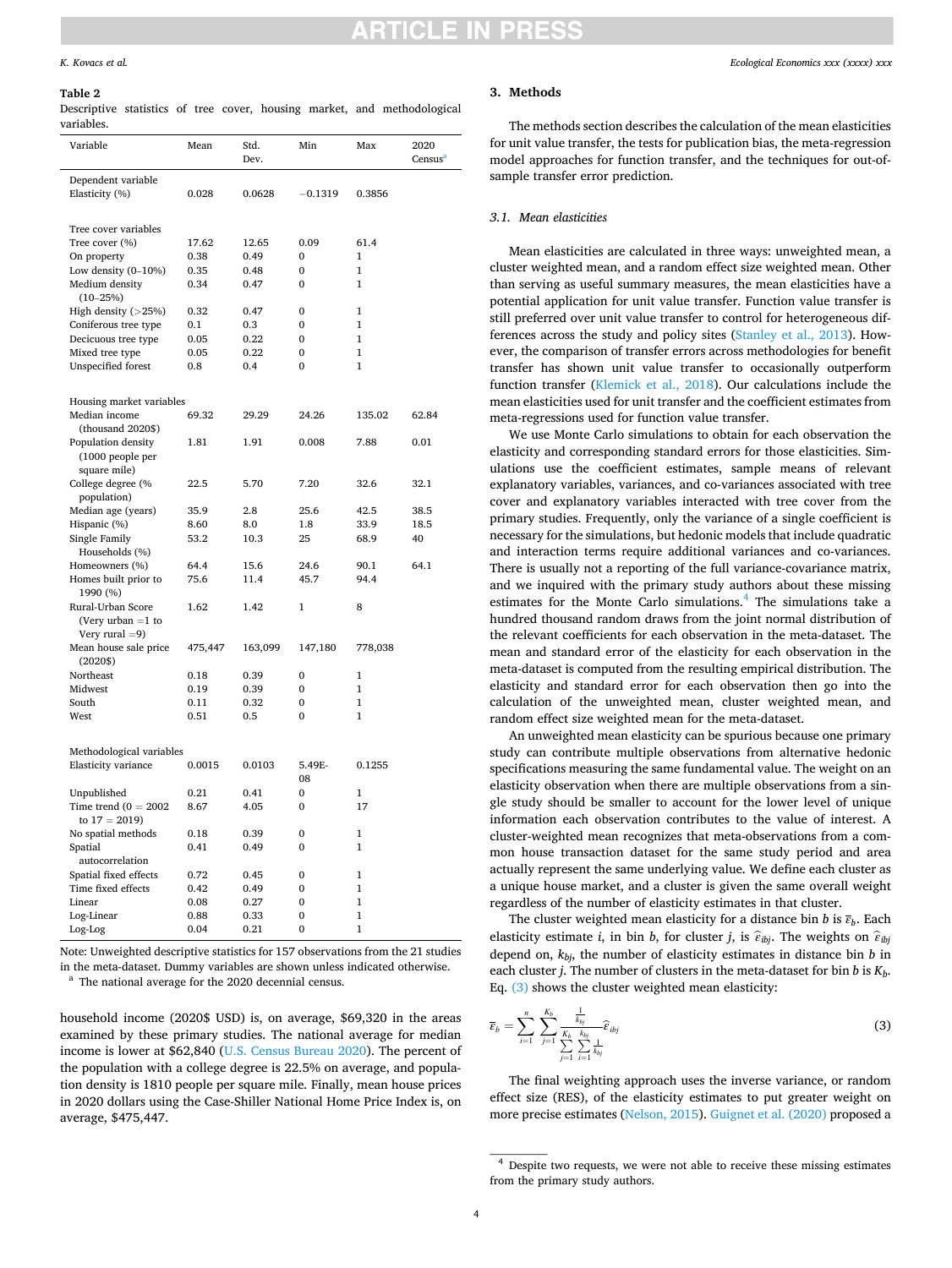<span id="page-4-0"></span>

**Fig. 1.** Number of tree cover hedonic studies by state.

random effect size adjusted cluster (RESAC) weighting to spread evenly the weights across each cluster but also increase the weights to the elasticity estimates with less variance. Random effect size weights, *wibjRES* whose derivation can be found in [Nelson and Kennedy \(2009\),](#page-12-0) are inputs into the RESAC weights (Eq. (4)),

$$
\omega_{ibj} = \frac{\frac{w_{bj}^{RES}}{k_{bj}}}{\sum_{j=1}^{K_b} \sum_{i=1}^{k_{bj}} \frac{w_{ibj}^{RES}}{k_{bj}}}
$$
(4)

The mean elasticity with the RESAC weights (Eq. (5)),  $\overline{\overline{\epsilon}}_b$ , for the distance bin *b* is,

$$
\overline{\overline{\overline{\varepsilon}}}_b = \sum_{i=1}^n \sum_{j=1}^{K_b} \omega_{ibj} \widehat{\varepsilon}_{ibj} \tag{5}
$$

### *3.2. Publication bias*

There are four unpublished studies contributing thirty-one observations to the meta-dataset. We use a funnel asymmetry and precision effects test to check for publication bias ([Stanley and Doucouliagos,](#page-12-0)  [2012\)](#page-12-0). Eq. (6) shows a weighted least squares regression using the inverse variance of the elasticities for the weights,

$$
\widehat{\varepsilon}_{ibj} = \theta_0 + \theta_1 P_{ibj} + \varphi_0 \mathbf{v}_{ibj} + u_{ibj} \tag{6}
$$

where  $\hat{\varepsilon}_{ibj}$  is the elasticity estimate *i* for bin *b* and cluster *j*,  $P_{ibj}$  is a measure of elasticity precision which is either the standard error or variance of the elasticity estimate, and  $v_{ibi}$  are controls for heterogeneity that include indicator variables for tree canopy proximity and density. [Stanley and Doucouliagos \(2012\)](#page-12-0) show that a statistically significant non-zero estimate for  $\hat{\theta}_1$  is evidence of publication bias, and a better estimate for  $\hat{\theta}_1$  occurs when using the elasticity variance rather than the standard error for  $P_{ibi}$ . The reason that a non-zero estimate for  $\hat{\theta}_1$  means publication bias is that estimates with larger variance are unlikely to be statistically significant, and this diminishes the chance an article is published. The  $\hat{\theta}_0$  estimate is the elasticity after removing publication bias.

#### *3.3. Meta-regression approach*

Function transfer uses a meta-regression to account for heterogeneity

in the elasticity estimate. Suppose the meta-regression model has this form,

$$
\widehat{\epsilon}_{ibj} = \beta_0 + \beta_1 \mathbf{x}_{ibj} + \beta_2 \mathbf{z}_{ibj} + e_{ibj} \tag{7}
$$

where the explanatory variables include a vector of tree canopy and housing market variables, **xibj**, and a vector of methodological variables, **z**<sub>ibj</sub>, that describe the model assumptions of the primary study ([Table 1](#page-2-0)).

The tree canopy variables in  $x_{ibi}$  include dummies for whether the canopy is on the property, tree cover density (in particular, low density, medium density, or high density), and the type of urban forest (namely, coniferous, deciduous, mixed, or unspecified). Other housing market characteristics include demand side variables such as median income and age, population density, percentage of population with a college degree or Hispanic ethnicity and supply side variables such as the percentage of single-family households or homes built prior to 1990. There are also dummies for the degree of urbanization using the rural-urban continuum ([ERS, 2013](#page-12-0)) and broad US regions, namely the Northeast, Midwest, South, or West.

Methodological variables in **zibj** reflect the hedonic model choices of the primary studies, and practitioners of function transfer can choose values for  $z_{ibj}$  that represent the preferred techniques. The elasticity variance included in  $z_{ibj}$  is to control for publication bias, and the value for this variable is set to zero for a function transfer application. Additional **zibj** variables are dummies of whether the study is unpublished and the functional form of the hedonic. Other dummy variables control for the presence of time fixed effects, spatial autocorrelation, or spatial fixed effects, respectively. Dummies are also set to one if there is no use of spatial lag, spatial autocorrelation, or spatial fixed effects while the value is zero otherwise. A categorical time trend variable with a range from zero to seventeen is based on the last recorded year of sale in the sample for the primary study [\(Johnston and Rosenberger, 2010](#page-12-0)). The year of publication of a primary study is always within a few years of the last transaction in the study's sample. The categorical time trend represents the change over time in empirical methods or awareness of tree canopy.

There is the potential problem of correlation among *eibj* for observations within the same housing market cluster. The drawback of a random effects model for estimation is that the cluster specific effect within  $e_{ibj}$  could be correlated with the observed independent variables, and this drawback is especially a concern when the elasticity variance is an independent variable in the meta-regression [\(Wooldridge, 2002](#page-12-0)). A fixed effects model is not feasible because many observations would be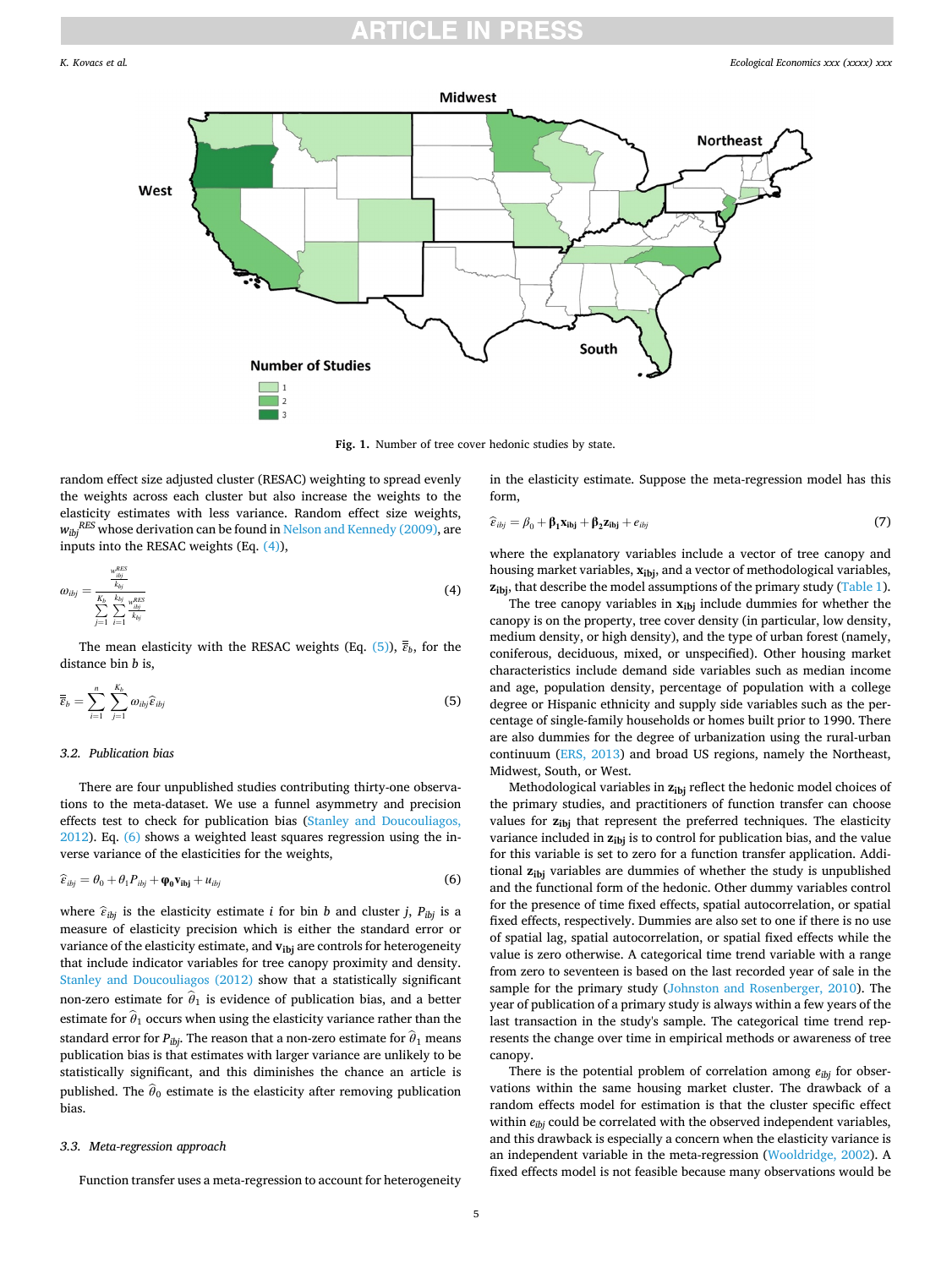#### *K. Kovacs et al.*

lost since explanatory variables frequently do not vary within a cluster. Another problem is that out-of-sample transfer would not be possible since the fixed effect is unavailable for housing markets not in the metadataset. Our approach to address the heteroskedasticity arising from the correlation among  $e_{ibj}$  is to estimate eq. [\(7\)](#page-4-0) through RESAC weighted least squares using housing market cluster-robust standard errors.

Another meta-regression modeling approach for benefit transfer is to estimate the Mundlak regression model [\(Boyle and Wooldridge, 2018](#page-11-0)). Cluster specific effects are taken into account in the Mundlak model by including the cluster averages of the explanatory variables on the righthand side of eq. (8).

$$
\widehat{\varepsilon}_{ibj} = \beta_0 + \beta_1 \mathbf{x}_{ibj} + \beta_2 \mathbf{z}_{ibj} + \theta_1 \overline{\mathbf{x}}_j + \theta_2 \overline{\mathbf{z}}_j + v_{ibj}
$$
(8)

where the cluster specific means for tree canopy and the housing market are  $\bar{x}_i$  and for the methodological features are  $\bar{z}_j$ . Some of the cluster specific effects, potentially correlated with the explanatory variables, is represented by  $\theta_1 \overline{x}_j$  and  $\theta_2 \overline{z}_j$ , where  $e_{ibj} = \theta_1 \overline{x}_j + \theta_2 \overline{z}_j + v_{ibj}$ . Whatever remains of the cluster specific effect goes into *vibj* and is assumed to be random and uncorrelated with the explanatory variables. The Mundlak model permits out-of-sample benefit transfer and utilizes the information embedded in all the explanatory variables, even for those variables without variation within clusters.

#### *3.4. Out-of-sample transfer error*

The out-of-sample transfer error is the difference between the calibrated transfer estimate and the observed estimate for the transfer site. The size of the transfer error depends on the similarity of the primary study sites and the population, the correspondence of the tree metrics and the policy context, and methods of benefit transfer applied ([Rose](#page-12-0)[nberger and Phipps, 2007](#page-12-0)). The acceptable level of error varies depending on the precision necessary for decision (e.g. higher transfer errors are fine for broad benefit-cost analyses and low transfer error required for litigation).

We calculate the out-of-sample transfer error through two approaches. The first approach is the comparison of a synthetically constructed elasticity observation for each distance bin *b* and housing market cluster *j* to a predicted elasticity from a meta-regression model using explanatory variables with similar construction to the synthetic elasticity. The second approach is the comparison of the true elasticities of an excluded cluster with the prediction based on a meta-regression estimated without the cluster.

The first approach constructs a synthetic mean elasticity for each distance bin *b* and cluster *j* using the inverse variance for the weights. Averages for the meta-regression explanatory variables for bin *b* and cluster *j* are calculated the same way using weights based on an inverse variance. The averages for the explanatory variables are put into the estimated meta-regression to generate a predicted elasticity. Similar weighting of the synthetic elasticity (i.e. the 'true' observation) and the predicted elasticity preserves the predictive performance of the metaregression model ([Guignet et al., 2020](#page-12-0)). Each iteration in the loop excludes one of the 21 housing market clusters. Once the iterations are complete, the calculation of the mean absolute value transfer error occurs.

The second approach also iterates over clusters, removes the actual elasticity observations within that cluster, and estimates the metaregression model with the remaining sample to obtain the predicted elasticities for each observation in the excluded cluster ([Lindhjem and](#page-12-0)  [Navrud, 2008](#page-12-0)). The downside of this approach is that inconsistent weighting across the predicted and observed elasticities can inflate the transfer error. To formally show the calculation of the transfer error, the notation for the predicted elasticity is  $\tilde{\epsilon}_{i}$  and the observed (or synthetic) elasticity is  $\hat{\epsilon}_{i}$ <sub>ibj</sub>. The absolute value of the percent difference in the predicted and observed elasticities (Eq. (9)) represents the transfer error,

$$
\left| \%TE_{ibj} \right| = \left| \frac{\left( \widetilde{\epsilon}_{ibj} - \widehat{\epsilon}_{ibj} \right)}{\widehat{\epsilon}_{ibj}} \right| \times 100 \tag{9}
$$

The mean absolute value of the transfer error is the average of |% *TEibj*| for the observations across every distance bin *b* and cluster *j*.

#### **4. Results**

The results section describes the findings from the mean elasticity calculations and publication bias tests, the function transfer elasticity predictions from the meta-regressions (i.e. the weighted least square and Mundlak approaches), and the estimates of the out-of-sample transfer error. Our preferred meta-regression is Mundlak model 2 based on the lowest transfer error.

#### *4.1. Mean elasticities*

The RESAC weighted mean elasticity technique is the preferred method because it spreads the weights evenly across each housing market cluster but also increases the weights to the elasticity estimates with less variance. The results of the unweighted and cluster-weighted mean elasticity calculations are presented first for comparison. The second column of [Table 3](#page-6-0) shows the unweighted mean elasticity for the overall sample and by three tree cover densities – low density (0–10%), medium density (10–25%), and high density (25%+). Low density tree cover is the most commonly analyzed measure of tree cover in the literature with 55 elasticity estimates, followed closely behind by medium density with 53 estimates and high density with 49 estimates. We show for the overall sample the mean elasticities for on property tree canopy and off property tree canopy within one mile of the property. Also for the overall sample, we present the mean elasticities for each of the three tree cover density categories. Within each tree cover density category, we show the mean elasticity for on property versus off property tree canopy.

The unweighted mean elasticities for the overall sample are all statistically significant, and the elasticity magnitudes are similar for on property tree cover (0.0286%) and off property tree cover (0.0276%). As the density of tree cover increases in the overall sample, the unweighted mean elasticities are similar for low and medium density tree cover, 0.0176% and 0.0148% respectively, but the elasticity rises significantly to 0.0534% for the category of high density tree cover. A possible explanation for this is that high density tree cover increases the urban forest ecosystem services non-linearly, and the value of those services then is capitalized into home prices.

The low density tree cover category has a significant unweighted mean elasticity of 0.0356% from on-property tree canopy, but the elasticity from off-property tree canopy is statistically insignificant. When a neighborhood has low density tree canopy, the only way for the tree canopy to impact the house price is for the trees to be close to the house, namely on the property. The medium and high density tree cover categories have unweighted mean elasticities that are statistically significant for on property and off property tree canopy. The mean elasticities are higher for the off property than the on-property tree canopy, and the gap between the mean elasticities for the off and on property increases when going from the medium to high density categories. Homeowners in a neighborhood with medium density or higher tree canopy prefer additional tree canopy be off the property than on the property.

The mean elasticities using the cluster weights, where each cluster has the same weight regardless of how many elasticity estimates are in a cluster, appear in the third column of [Table 3.](#page-6-0) The results are mostly similar for the overall sample, in particular elasticities are larger for neighborhoods with high tree canopy density rather than low or medium tree canopy density. One difference in the results for the overall sample is that the elasticity for off-property tree canopy is much higher than for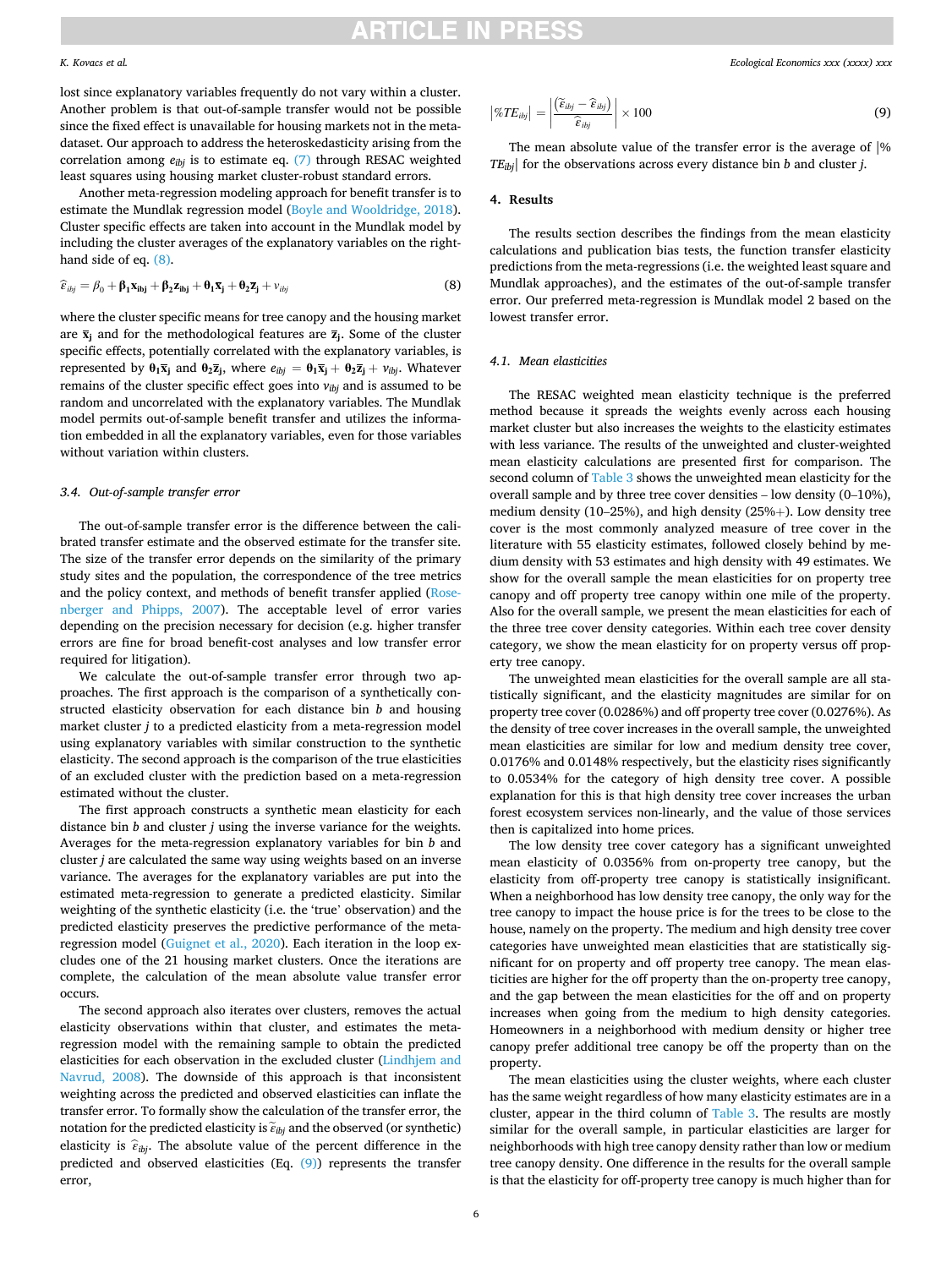#### <span id="page-6-0"></span>**Table 3**

Mean elasticity estimates.

| Tree cover<br>measure             | Unweighted<br>mean                            | Cluster-<br>weighted<br>mean                     | RESAC-<br>weighted<br>mean                    | Obs. | Studies |
|-----------------------------------|-----------------------------------------------|--------------------------------------------------|-----------------------------------------------|------|---------|
|                                   |                                               |                                                  |                                               |      |         |
| Overall<br>On property            | $0.0286***$<br>[0.0215,                       | $0.0078***$<br>[0.0001,                          | $0.0030***$<br>[0.0020,                       | 59   | 12      |
| Off property                      | 0.0358]<br>$0.0276***$<br>[0.0188,<br>0.03651 | $0.0156$ ]<br>$0.0411***$<br>[0.0309,<br>0.0513] | 0.0040]<br>$0.0059***$<br>[0.0037,<br>0.00821 | 98   | 17      |
| Low density<br>$(0-10\%)$         | $0.0176***$                                   | $0.0146***$                                      | $0.0018**$                                    | 55   | 8       |
|                                   | [0.0125,<br>$0.0228$ ]                        | [0.0109,<br>0.0182]                              | [0.0007,<br>0.0030]                           |      |         |
| Medium<br>density<br>$(10 - 25%)$ | $0.0148***$                                   | $0.0108***$                                      | $0.0036***$                                   | 53   | 12      |
|                                   | [0.0103,<br>0.0192]                           | [0.0032,<br>0.0184]                              | [0.0026,<br>0.0045]                           |      |         |
| High density<br>$(25% + )$        | 0.0534 ***                                    | $0.0652***$                                      | 0.0099***                                     | 49   | 12      |
|                                   | [0.0355,<br>0.0714]                           | [0.0446,<br>0.0858]                              | [0.0060,<br>0.01371                           |      |         |
| Low density<br>$(0-10%)$          |                                               |                                                  |                                               |      |         |
| On property                       | $0.0356***$<br>[0.0255,<br>$0.0457$ ]         | $0.0147***$<br>[0.0104,<br>0.0190]               | $0.0018***$<br>[0.0009,<br>$0.0026$ ]         | 27   | 4       |
| Off property                      | 0.0003<br>$[-0.0023,$<br>0.00291              | $0.0091***$<br>[0.0050,<br>0.0131]               | 0.0023<br>$[-0.0005,$<br>0.0050]              | 28   | 6       |
| Medium density (10-25%)           |                                               |                                                  |                                               |      |         |
| On property                       | 0.0093***<br>[0.0047,<br>0.0140]              | $0.0128***$<br>[0.0040,<br>0.0217]               | $0.0029***$<br>[0.0016,<br>0.0043]            | 14   | 7       |
| Off property                      | $0.0167***$<br>[0.0109,<br>$0.0225$ ]         | 0.004<br>$[-0.0048,$<br>$0.0128$ ]               | $0.0035***$<br>[0.0020,<br>0.0049]            | 39   | 9       |
| High density<br>$(25% + )$        |                                               |                                                  |                                               |      |         |
| On property                       | 0.0329 ***<br>[0.0159,<br>0.0500]             | 0.0094<br>$[-0.0080,$<br>0.02681                 | $0.0113***$<br>[0.0065,<br>0.0162]            | 18   | 5       |
| Off property                      | $0.0660***$<br>[0.0391,<br>0.09291            | $0.1010***$<br>[0.0701,<br>0.1319]               | $0.0125***$<br>[0.0035,<br>0.02141            | 31   | 8       |

Note: \*\*\*  $p < 0.01$ , \*\*  $p < 0.05$ , \*  $p < 0.1$ . Confidence intervals at the 95% level are shown in brackets. The elasticity estimates presented in the table are unitless. Off property estimates for the implicit price of tree cover are derived from tree cover measurements taken within a maximum distance of approximately 1600 m (or 1 mile) from a property.

on property tree canopy. The low density tree canopy category still has the on property elasticity (0.0147%) larger than the off property elasticity (0.0091%), and both the on and off property elasticities are significant. The on property elasticity for the medium density tree canopy category (0.0128%) is larger than the statistically insignificant off property elasticity. The opposite is true of the high density category where the off property elasticity (0.1010%) is greater than the statistically insignificant on property elasticity. The cluster weighted mean elasticities suggest that only at the highest density category of tree canopy homeowners have a greater preference for off property tree canopy than on property tree canopy.

The elasticities using the random effect size weights with cluster adjustment (RESAC) are smaller than the unweighted or cluster weighted elasticities, but exhibit similar trends as the elasticities from the other weighting approaches (Table 3). For the overall sample, the off property RESAC elasticity (0.0059%) is greater than the on property elasticity (0.0030%), and there is a steady increase in the RESAC elasticity from the low density (0.0018%) to the high density (0.0099%) categories. These findings highlight the earlier observation that the elasticities are largest (and hence property values increase the most) for off property tree canopy in neighborhoods that have a significant density of tree canopy. But an exception to the overall sample findings occur when the tree canopy is at a low density. In that case, the on property elasticity is positive and significant while the off property elasticity is positive but not statistically different from zero. However, for neighborhoods with medium or high tree canopy density, the RESAC findings align once more with the findings of the overall sample, and the alignment intensifies as tree canopy density increases.

#### *4.2. Publication bias*

We find evidence of publication bias in the meta-dataset (Table 4) based on the statistically significant coefficient on the standard error in column "(1)" and on the coefficient on elasticity variance in columns "(2)" to "(4)". The statistically significant constant in columns "(2)" to "(4)" indicate that tree canopy has a statistically significant effect on house value, once there is a control for publication bias (that is, through the inclusion of the elasticity variance in the simple meta-regression model). The statistically significant constant term in column "(3)" indicates the elasticity for off property tree canopy is 0.0031% and the sum of the on property only coefficient and the constant term indicates an elasticity of 0.0012%. The column "(4)" coefficient results indicate that for neighborhoods with low or medium density the on property and off property elasticities are 0.0008% and 0.0027%, respectively. However, locations with high density tree cover have respectively on property and off property elasticities of 0.0101% and 0.012%. These elasticities are close to the mean RESAC elasticities calculated in Table 3.

#### **Table 4**

Publication bias tests with simple meta-regression models.

| Variables                      | Model number         |                       |                        |                        |
|--------------------------------|----------------------|-----------------------|------------------------|------------------------|
|                                | (1)                  | (2)                   | (3)                    | (4)                    |
| Elasticity variance            |                      | 16.9098***<br>(6.266) | 16.6033***<br>(6.193)  | 14.5579**<br>(6.073)   |
| On property                    |                      |                       | $-0.0019**$<br>(0.001) | $-0.0019**$<br>(0.001) |
| Medium density<br>$(10 - 25%)$ |                      |                       |                        | 0.0016                 |
|                                |                      |                       |                        | (0.001)                |
| High density $(25\% +)$        |                      |                       |                        | $0.0093***$            |
| Elasticity standard error      | 1.4808***<br>(0.268) |                       |                        | (0.003)                |
| Constant                       | 0.0006               | $0.0019***$           | $0.0031***$            | $0.0027***$            |
|                                | (0.000)              | (0.000)               | (0.001)                | (0.001)                |
| R-squared                      | 0.164                | 0.045                 | 0.073                  | 0.130                  |
| Log-likelihood                 | 614.26               | 603.73                | 606.11                 | 611.14                 |

Dependent variable: property value elasticity with respect to the percentage of tree cover. Note: \*\*\*  $p < 0.01$ , \*\*  $p < 0.05$ , \*  $p < 0.1$ . Number of observations: 157. Standard errors in parentheses. Estimation is through weighted least squares in Stata 15 with analytical weights equal to the inverse variance of the elasticity estimates.

#### *4.3. Meta-regressions*

The first series of meta-regression results in [Table 5](#page-7-0) are for the weighted least squares (WLS) model with cluster-robust standard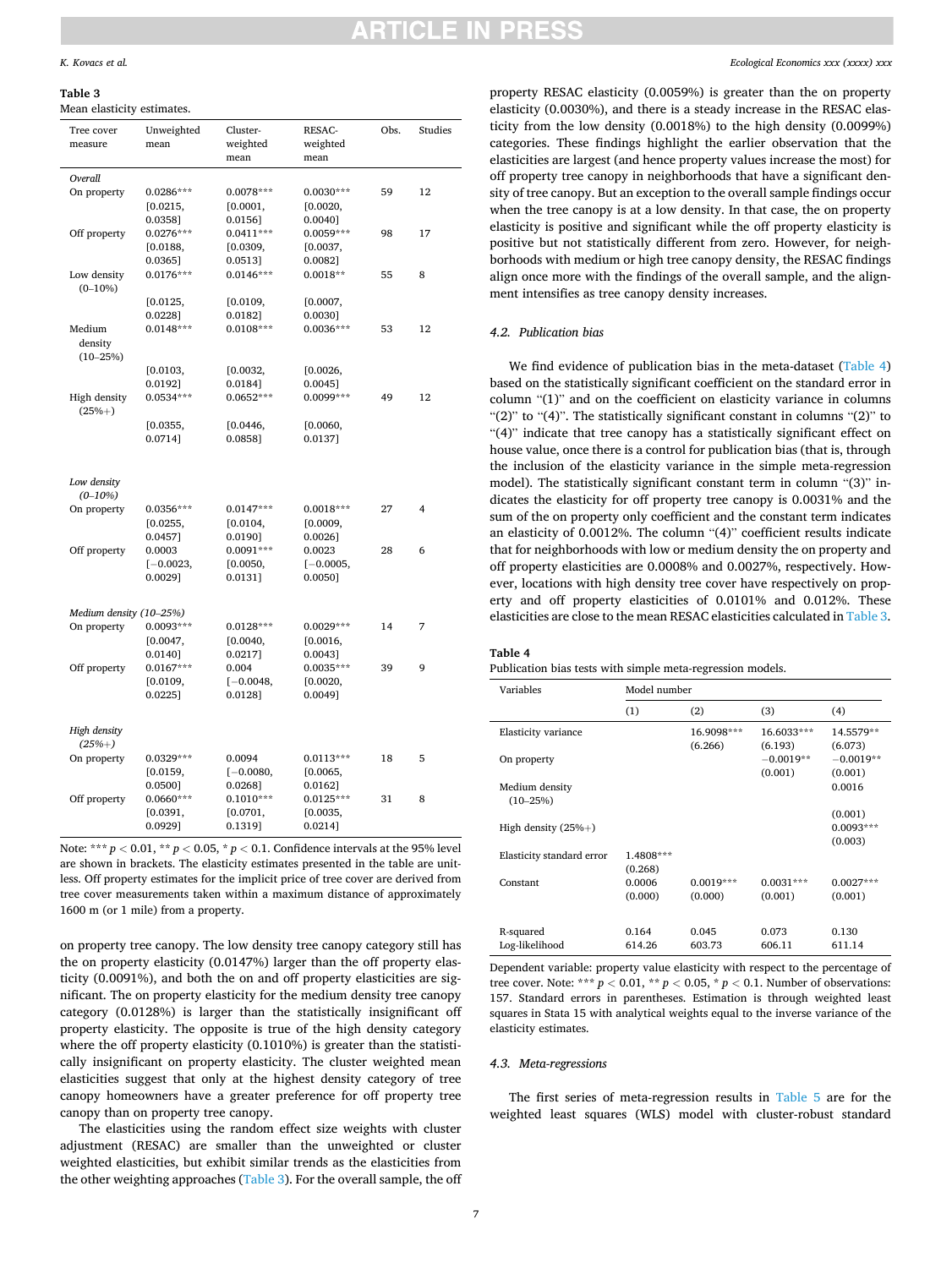#### <span id="page-7-0"></span>**Table 5**

| Meta-regressions with weighted least squares (WLS). |  |  |  |  |  |
|-----------------------------------------------------|--|--|--|--|--|
|-----------------------------------------------------|--|--|--|--|--|

| Variables                | Model number    |                 |                   |
|--------------------------|-----------------|-----------------|-------------------|
|                          | (1)             | (2)             | (3)               |
| Tree cover               | $-0.0025$       | $-0.0039**$     | $-0.0031*$        |
|                          | (0.002)         | (0.002)         | (0.002)           |
| Coniferous tree type     | $-0.0510**$     | 0.1173(0.072)   | 0.3349**          |
|                          | (0.023)         |                 | (0.128)           |
| Deciduous tree type      | $-0.0398**$     | $0.1523**$      | $0.3734***$       |
|                          | (0.019)         | (0.067)         | (0.121)           |
| Mixed tree type          | $-0.0602**$     | 0.1023(0.072)   | $0.3242**$        |
|                          | (0.023)         |                 | (0.131)           |
| Midwest                  |                 | 0.031(0.048)    | $0.0416*(0.024)$  |
| South                    |                 | 0.0099(0.042)   | $0.0857*$ (0.046) |
| West                     |                 | $-0.0219$       | $-0.043(0.043)$   |
|                          |                 | (0.054)         |                   |
| On property              | $-0.0191$       | $-0.0058$       | 0.0036(0.004)     |
|                          | (0.023)         | (0.011)         |                   |
| Medium density           | 0.0224(0.019)   | $0.0431**$      | $0.0312**$        |
|                          |                 | (0.019)         | (0.014)           |
| High density             | 0.078(0.047)    | $0.0933*$       | 0.0725(0.042)     |
|                          |                 | (0.045)         |                   |
| On property*Medium       | 0.0113(0.019)   | $-0.0103$       | $-0.0140**$       |
| density                  |                 | (0.012)         | (0.007)           |
| On property*High         | $-0.0036$       | $-0.0339*$      | $-0.0414***$      |
| density                  | (0.021)         | (0.019)         | (0.014)           |
| Rural-Urban Score $(=2)$ |                 | $0.0161*$       | $0.0802***$       |
|                          |                 | (0.009)         | (0.026)           |
| Rural-Urban Score $(=3)$ |                 | $-0.0105$       | $0.0798**$        |
|                          |                 | (0.041)         | (0.033)           |
| Rural-Urban Score $(=6)$ |                 | $0.2343***$     | 0.8685***         |
|                          |                 | (0.063)         | (0.23)            |
| Rural-Urban Score $(=8)$ |                 | $0.3117***$     | 1.0045***         |
|                          |                 | (0.091)         | (0.27)            |
| Population density       | $-0.0056$       | 0.0007(0.004)   | $0.0196**$        |
|                          | (0.005)         |                 | (0.007)           |
| Homes built prior to     | $0.1364*$       | $-0.001(0.089)$ | $-0.3832**$       |
| 1990                     | (0.071)         |                 | (0.162)           |
| Median age               | $-0.0086$       | $-0.0071$       | $-0.0181***$      |
|                          | (0.006)         | (0.007)         | (0.006)           |
| Hispanic                 | 0.1199(0.151)   | $-0.6491**$     | $-2.5104***$      |
|                          |                 | (0.233)         | (0.74)            |
| Single Family            | $-0.2335$       | $0.4612*$       | 1.8989***         |
| Households               | (0.161)         | (0.252)         | (0.585)           |
| College degree           | $-0.2523(0.17)$ | $-0.105(0.145)$ | $-0.3137**$       |
|                          |                 |                 | (0.124)           |
| Median income            | 0(0)            | $0.0024**$      | $0.0103***$       |
|                          |                 | (0.001)         | (0.003)           |
| Homeowners               | 0.3548(0.237)   | $-1.1235**$     | $-4.1656***$      |
|                          |                 | (0.484)         | (1.256)           |
| Elasticity variance      | 19.1968         | 17.6529         | 9.4869 (6.592)    |
|                          | (11.836)        | (12.418)        |                   |
| Unpublished              | $0.0365**$      | $0.0357**$      | $-0.0627(0.056)$  |
|                          | (0.016)         | (0.013)         |                   |
| Time trend               | 0.0018(0.003)   | $0.0089**$      | $0.0180***$       |
|                          |                 | (0.004)         | (0.005)           |
| No spatial methods       |                 |                 | $-0.0722(0.043)$  |
| Log-Linear               |                 |                 | $0.2779***$       |
|                          |                 |                 | (0.071)           |
| Log-Log                  |                 |                 | $0.2651***$       |
|                          |                 |                 | (0.075)           |
| Spatial autocorrelation  |                 |                 | $-0.0187(0.013)$  |
| Spatial fixed effects    |                 |                 | $-0.0896*$        |
|                          |                 |                 | (0.045)           |
| Time fixed effects       |                 |                 | 0.0519(0.035)     |
| Constant                 | 0.1747(0.156)   | $0.5733**$      | 1.7332***         |
|                          |                 | (0.254)         | (0.474)           |
|                          |                 |                 |                   |
| Adjusted R-squared       | 0.269           | 0.422           | 0.540             |
| Log-likelihood           | 460.5072        | 483.0452        | 504.8300          |

Dependent variable: property value elasticity with respect to the percentage of tree cover. Note: \*\*\* p *<* 0.01, \*\* p *<* 0.05, \* p *<* 0.1. Robust standard errors are in parentheses. Number of observations: 157. Estimation is through weighted least squares in Stata 15 with analytical weights equal to RESAC weights.

errors.<sup>5</sup> The RESAC weighting approach in the WLS model puts more weight within a cluster on the elasticity estimates that are more precise while ensuring that each of the 21 housing market clusters has an equal influence. The Model 1 explanatory variables include the tree canopy features such as the tree canopy percentage, on property indicator for the tree canopy, the type of tree cover (e.g. deciduous), the density categories of the tree canopy (i.e. medium and high since the omitted category is low density), and interacted variables between the indicator of on property tree canopy and the tree canopy density categories. Other key explanatory variables represent the housing market and surrounding population (e.g. population density and median age, percentage of single family households) and a subset of the methodological attributes (e.g. whether the study was published).

Most explanatory variables in Model 1 have no significant effect on the elasticity estimates. The indicators for each type of tree cover (e.g. deciduous, coniferous, mixed) have statistically significant and negative coefficients relative to the omitted unspecified tree cover most commonly found in the literature. The percentage of houses built before 1990 has a positive and significant coefficient. All these significant coefficients in Model 1 however switch sign in the Models 2 and 3 that have additional controls for heterogeneity. The unpublished dummy is significant in both Models 1 and 2, and the coefficient suggests that the elasticity estimates for unpublished studies are larger by about 0.036% points. The sign switches for the unpublished dummy in Model 3, however, and loses significance.

Model 2 has controls for location using indicator variables for four US regions (Northeast as the omitted category) and five rural-urban continuum scores (most populous score on the continuum as the omitted category), and as a result, more explanatory variables have significant coefficients. The dummies for the medium and high tree cover densities are significant, and the elasticity estimates are 0.0431 and 0.0933 percentage points higher, respectively. Although only statistically significant in WLS models 2 and 3, the negative coefficient corresponding to the percentage of average tree cover (− 0.0039 in Model 2) indicates that homes lose value as tree cover increases within a density category. This might be diminishing marginal returns from tree canopy after a certain tree cover density threshold is reached. [Netusil](#page-12-0)  [et al. \(2010\)](#page-12-0) find additional tree cover can lower house value even if tree cover density is as low as 13% although the average tree cover density when tree canopy starts to discount the house value is 21%. Also, the premium of the high density tree canopy applies only to off-property tree canopy based on the statistically insignificant  $0.0594$  (*p*-value  $=$ 0.21), which is the sum of the high density and the corresponding on property interaction term coefficient estimates. The result is understandable because on property tree cover at a high density raises maintenance expenses without increasing benefits much beyond what the neighborhood tree cover already provides.

Less populous locations, according to the rural-urban continuum (RUCC) scores, have higher elasticities. The most rural location has a coefficient that suggests the elasticity estimate is higher by 0.312 percentage points. Houses in markets where a large proportion of the population has a Hispanic background have a lower elasticity by − 0.649 percentage points. A percentage increase in the single family households within a housing market raises the elasticity by 0.461 percentage points. Single-families often purchase property for the long term, and the benefits they receive from tree cover over the long horizon capitalize into house values. However, the coefficient on the home ownership dummy indicates a lower elasticity estimate by − 1.124%. The ownership of

<sup>5</sup> [Boyle and Wooldridge \(2018\)](#page-11-0) indicate the WLS will not solve the heteroskedasticity problem if RESAC weights ignore a source of error. The RESAC weights are even across each cluster (potentially problematic if the error varies by cluster) and places greater weight on the elasticity estimates with less variance. With incorrect weights, the WLS estimator is not a consistent estimator of the predictor.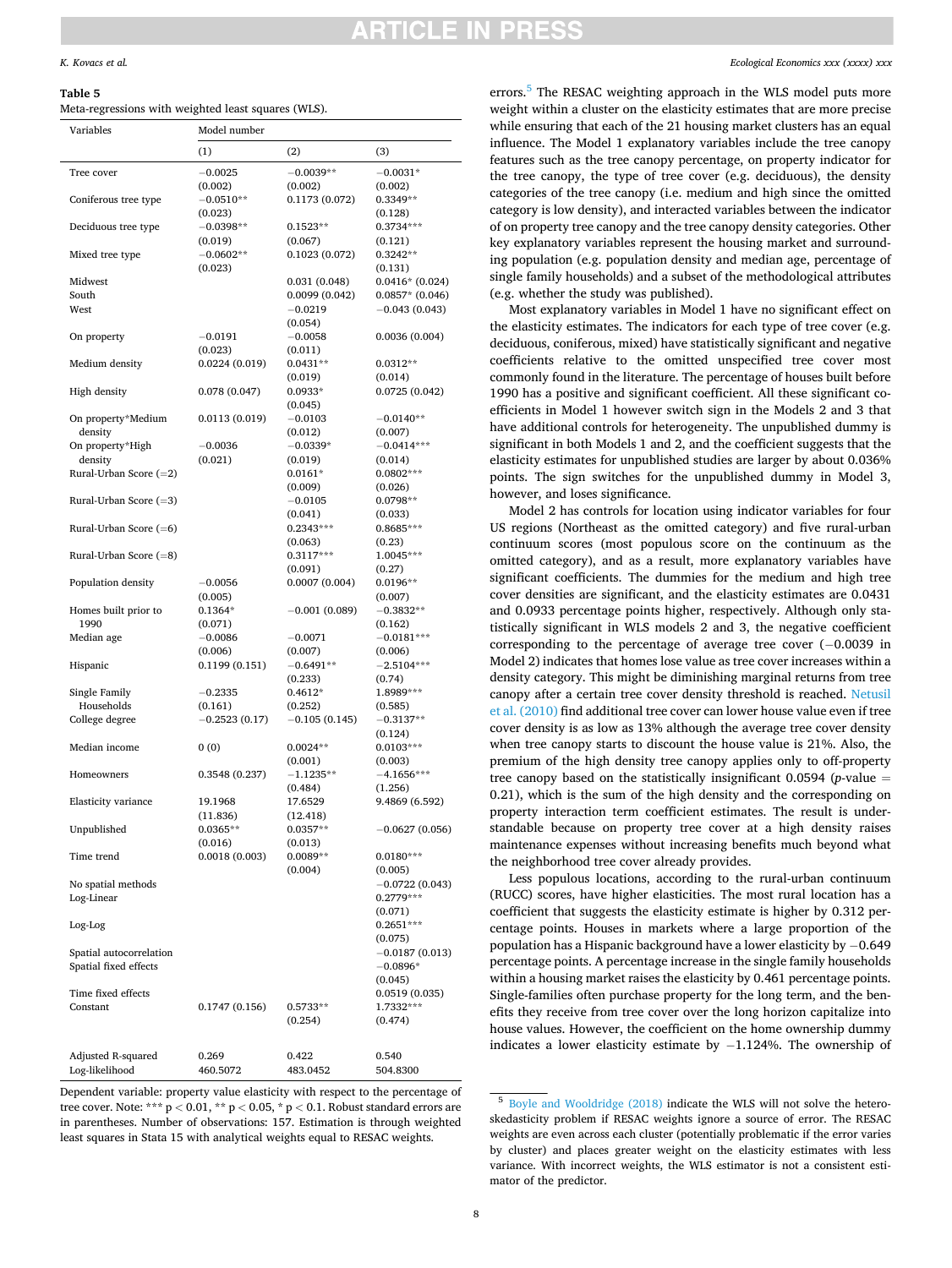### ICI E I

**Table 6** 

#### *K. Kovacs et al.*

homes other than single family houses diminishes the effect of tree cover on house value. Owners of multi-residential properties may only plan to live at the property for a short while, and fewer benefits from tree cover capitalize into those homes. Each additional thousand dollars in household median income raises the elasticity estimate by 0.0024%. The time trend is significant and positive, and this suggests the elasticity estimates have been rising over time.

We predict the average elasticity from the WLS meta-regressions using the cluster weighted mean values of the covariates except for the elasticity variance set to zero and the time trend set to 17 (i.e. the most recent year, 2019, in the metadata) to represent the best practices of benefit transfer and the most recent methods and data. The Model 2 prediction (which has the lowest out-of-sample error based on synthetic observation for excluded clusters) for the average elasticity of offproperty tree cover is 0.0059 ( $p = 0.37$ ), which means that a 1% increase in the tree cover percentage within a mile of a property (i.e. an increase in the mean tree cover of 0.18%) results in 0.0059% increase in home value (i.e. about \$28). The elasticity for on property tree cover in a neighborhood is 0.0031 ( $p = 0.31$ ), so that an increase in the on property percentage of tree canopy by 1% increases the home value by \$15.

All the methodological attributes are in Model 3, and the significant variables in Model 2 are found to be robust to the additional variables of the third model. Several more significant variables are present in Model 3. All the dummies for tree cover type have positive and significant coefficients, and the deciduous type has the largest effect (0.373%) followed by coniferous and then mixed tree cover. The coefficients on the U.S. regions suggest that elasticities are higher in Midwest and South than in the Northeast. The evidence that off-property tree canopy contributes more to house value strengthens in Model 3 based on the now negative and significant coefficient for the medium density and on property interaction term. An additional thousand people per square mile (i.e. greater population density) increases the elasticity estimate by 0.019 percentage points. A percentage increase in houses built before 1990 lowers the elasticity estimate (− 0.383%) as does the percentage population with a college degree (-0.314%). Statistically significant attributes related to the methodologies in the hedonic model used by the primary studies in Model 3 indicate that log-linear (0.278%) and log-log (0.265%) models have higher elasticities compared to a linear hedonic model (i.e. the omitted category). Primary studies that use spatial fixed effects in their model have a lower elasticity (− 0.089%).

Now we compare the WLS results to the Mundlak model metaregression results in Table 6. The coefficient on the percentage of average tree cover is negative and significant in Mundlak model 1, similar to the WLS models 2 and 3. Mundlak models 2 and 3 have negative and significant coefficients associated with the average percentage of tree cover. The results then consistently show a decline in the elasticity from more tree cover within a density category. The medium and high density dummies or their cluster averages are significant and positive in all Mundlak models. The coefficient on the interaction term for on property and high density is consistently negative and significant for all Mundlak models, and this is also the case for the on property and medium density interaction term for Mundlak models 2 and 3. The cluster average for the on property dummy is significant and negative in the Mundlak models 2 and 3. The evidence is stronger for an off-property tree cover premium in the Mundlak than the WLS results. The type of tree cover does not show much of an effect on the elasticity in the Mundlak model, and the coefficient on the cluster average for the conifer type is even negative and significant (i.e. the opposite of the WLS results). The mixed results for tree type are perhaps not surprising considering that the omitted category is unspecified tree type.

The population density and its cluster average have an opposite sign, but there is a net positive coefficient for the Mundlak models 2 and 3 (e. g.  $-1.922 + 2.035 = 0.113$  for model 3) relevant for out-of-sample inference. The net positive coefficient for population density in the Mundlak model has the same sign as the WLS result. The coefficient on the variables corresponding to the percentage of homes built before

Meta-regressions with the Mundlak model.

| . o-                                     |                            |                            |                          |
|------------------------------------------|----------------------------|----------------------------|--------------------------|
| Variables                                | Model number               |                            |                          |
|                                          | (1)                        | (2)                        | (3)                      |
| Tree cover                               | $-0.0031**$                | $-0.0023$                  | $-0.0022$                |
|                                          | (0.001)                    | (0.001)                    | (0.001)                  |
| Tree cover cluster mean                  | 0.0019(0.001)              | $-0.0365***$               | $-0.0371***$             |
|                                          |                            | (0.004)                    | (0.009)                  |
| Coniferous tree type                     | $-0.0277$<br>(0.039)       | 0.1522(0.119)              | 0.184(0.307)             |
| Coniferous tree type                     | 0.0425(0.041)              | $-0.8544***$               | $-0.8603**$              |
| cluster mean                             |                            | (0.14)                     | (0.39)                   |
| Deciduous tree type                      | $-0.0048$                  | $0.1839*$                  | 0.2148 (0.302)           |
|                                          | (0.033)                    | (0.106)                    |                          |
| Mixed tree type                          | $-0.0387$                  | 0.1449 (0.124)             | 0.1769 (0.31)            |
| Midwest                                  | (0.039)                    | $-0.7448***$               | $-0.7358***$             |
|                                          |                            | (0.049)                    | (0.129)                  |
| South                                    |                            | $-0.5188***$               | $-0.5406***$             |
|                                          |                            | (0.058)                    | (0.193)                  |
| West                                     |                            | $-0.8684***$               | $-0.8746***$             |
|                                          |                            | (0.056)                    | (0.167)                  |
| On property                              | $-0.0123$                  | 0.004(0.003)               | 0.0036(0.003)            |
| On property cluster mean                 | (0.012)<br>0.0182(0.029)   | $-0.3030***$               | $-0.3073***$             |
|                                          |                            | (0.033)                    | (0.087)                  |
| Medium density                           | $0.0303***$                | $0.0205*$                  | $0.0197*$                |
|                                          | (0.011)                    | (0.011)                    | (0.011)                  |
| Medium density cluster                   | $-0.0099$                  | 1.0498***                  | 1.0919***                |
| mean                                     | (0.023)                    | (0.099)                    | (0.299)                  |
| High density                             | 0.0759**                   | 0.0476 (0.035)             | 0.046(0.035)             |
| High density cluster mean                | (0.035)<br>$-0.008(0.048)$ | 1.4706***                  | 1.4950***                |
|                                          |                            | (0.126)                    | (0.335)                  |
| On property*Medium                       | 0.002(0.012)               | $-0.0105**$                | $-0.0100**$              |
| density                                  |                            | (0.004)                    | (0.004)                  |
| On property*High density                 | $-0.0258*$                 | $-0.0409***$               | $-0.0396***$             |
|                                          | (0.014)                    | (0.011)                    | (0.011)                  |
| Rural-Urban Score $(=2)$                 |                            | 0.0214(0.018)<br>0.2794*** | 0.0268(0.02)             |
| Rural-Urban Score $(=2)$<br>cluster mean |                            | (0.038)                    | $0.2855**$<br>(0.118)    |
| Rural-Urban Score $(=3)$                 |                            | 0.2703***                  | $0.2778**$               |
|                                          |                            | (0.033)                    | (0.111)                  |
| Rural-Urban Score $(=3)$                 |                            | 1.0406***                  | 1.0290***                |
| cluster mean                             |                            | (0.053)                    | (0.111)                  |
| Rural-Urban Score $(=6)$                 |                            | $-0.8819***$               | $-0.9551**$              |
| Rural-Urban Score (=8)                   |                            | (0.129)<br>$-0.0313$       | (0.422)<br>$-0.0565$     |
|                                          |                            | (0.026)                    | (0.083)                  |
| Population density                       | $-0.4070***$               | $-1.9040***$               | $-1.9227***$             |
|                                          | (0.079)                    | (0.16)                     | (0.573)                  |
| Population density cluster               | $0.4051***$                | 2.0184***                  | 2.0348***                |
|                                          | (0.075)                    | (0.164)                    | (0.586)                  |
| Homes built prior to 1990                | 0.1296 (0.085)             | $-0.8331***$               | $-0.9139(0.62)$          |
| Median age                               | $-0.1450***$               | (0.198)<br>$-0.7488***$    | $-0.7547***$             |
|                                          | (0.023)                    | (0.06)                     | (0.219)                  |
| Median age cluster mean                  | $0.1398***$                | $0.8518***$                | 0.8607***                |
|                                          | (0.023)                    | (0.07)                     | (0.253)                  |
| Hispanic                                 | $-0.1298$                  | $-1.0237***$               | $-0.9736***$             |
|                                          | (0.246)                    | (0.081)                    | (0.089)                  |
| Single Family Households                 | 0.0684(0.07)               | $-1.2801***$<br>(0.307)    | $-1.4124$                |
| College degree                           | $-0.0196$                  | $-2.5043***$               | (0.915)<br>$-2.5082***$  |
|                                          | (0.235)                    | (0.17)                     | (0.409)                  |
| Median income                            | $-0.0002(0)$               | 0.0001(0)                  | $-0.0003$                |
|                                          |                            |                            | (0.002)                  |
| Elasticity variance                      | 20.3022*                   | 7.4985*                    | 6.7313*                  |
|                                          | (12.08)                    | (4.244)                    | (3.726)                  |
| Time trend                               | 0.0012(0.002)              | $-0.0026$ *** $(0)$        | $-0.0017***$ (0)         |
| No spatial methods                       |                            |                            | $0.0184***$<br>(0.006)   |
| Log-Linear                               |                            |                            | $0.0060**$               |
|                                          |                            |                            | (0.003)                  |
| Spatial autocorrelation                  |                            |                            | $-0.0151$                |
|                                          |                            |                            | (0.012)                  |
| Spatial fixed effects                    |                            |                            | 0.0049(0.016)            |
|                                          |                            |                            | (continued on next page) |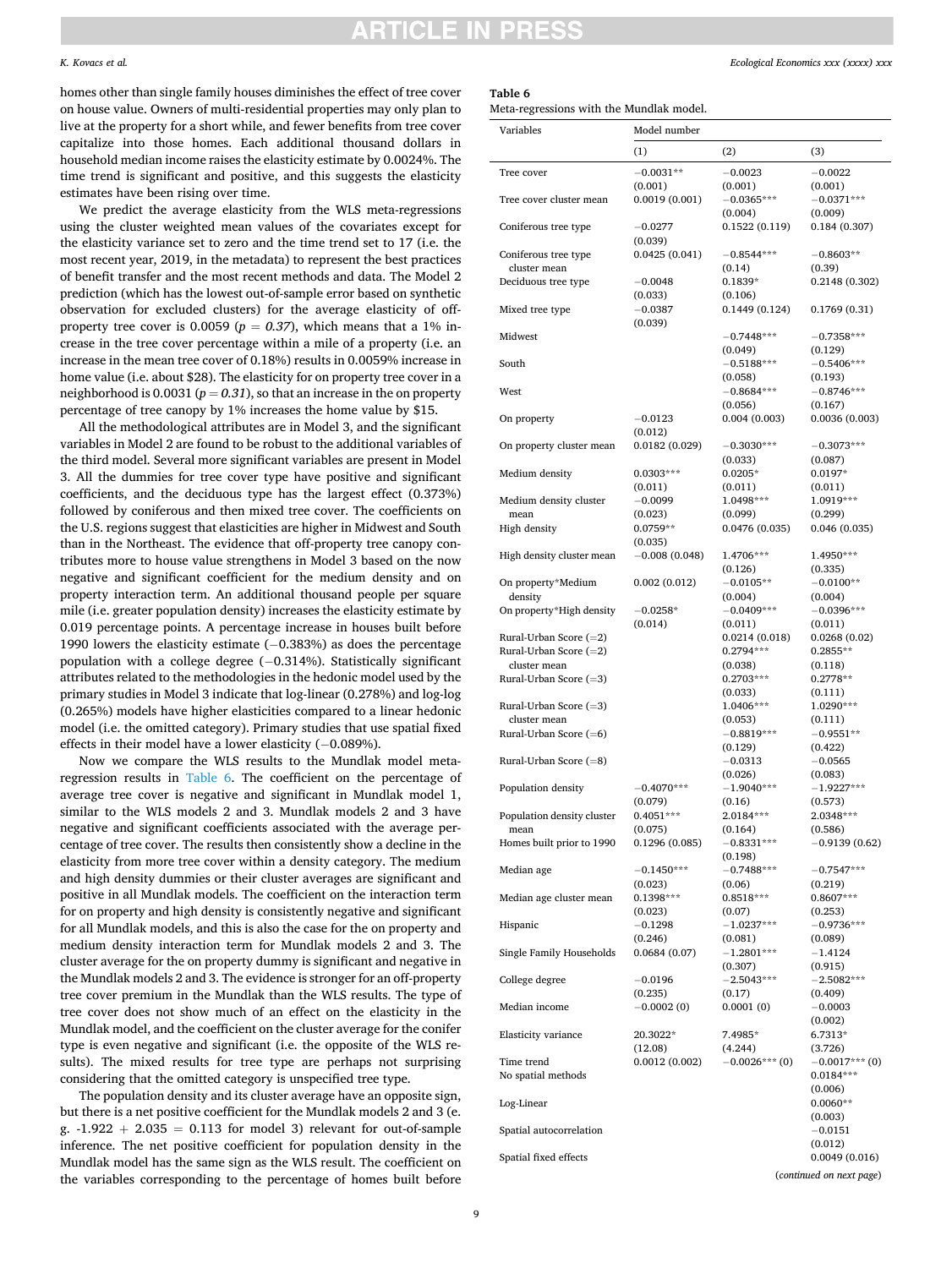## RTICLE IN PRE

#### *K. Kovacs et al.*

#### **Table 6** (*continued* )

| Variables                      | Model number |                 |                                      |  |  |
|--------------------------------|--------------|-----------------|--------------------------------------|--|--|
|                                | (1)          | (2)             | (3)                                  |  |  |
| Time fixed effects<br>Constant | 0.078(0.188) | $-1.3697***$    | $-0.0179$<br>(0.014)<br>$-1.3342***$ |  |  |
| Log-likelihood                 | 5.88         | (0.068)<br>6.60 | (0.086)<br>6.64                      |  |  |

Dependent variable: property value elasticity with respect to the percentage of tree cover. Note: \*\*\* p *<* 0.01, \*\* p *<* 0.05, \* p *<* 0.1. Robust standard errors are in parentheses. Number of observations is 157. First there is a calculation of cluster means for independent variables that vary within each of the 21 clusters. Estimation uses a multi-level mixed effects linear regression with RESAC weights and cluster-level residuals that correlate. A cluster mean term is not included for a variable if there is no within cluster variation for the variable or if the cluster mean term is dropped in Stata due to multicollinearity.

1990, the percentage of the population with a Hispanic background, the percentage of the population with a college degree, and the dummy for the log-linear hedonic specification all have the same sign as the WLS result.

The mean age, similar to population density, has a coefficient of opposite sign from its cluster average. The net positive coefficient on mean age for Mundlak models 2 and 3 differs in sign from the WLS result. A couple other variables have coefficients with a different sign from those of the WLS models, and these are the percentage of singlefamily households (though not significant in two of the three models) and the time trend. The location specific coefficients for the U.S. regions and RUCCs in the Mundlak models also different. The elasticities are lower in every U.S. region compared to the Northeast with the lowest elasticity in the West  $(-0.874%)$ . The RUCCs indicate that the less populous regions have lower elasticities (− 0.955% for a RUCC score of 6 in the Mundlak model 3). The highest elasticity corresponds to the RUCC score of 3 based on the coefficients for that dummy variable and its cluster average. Other differences are that the median income variable is not significant while the elasticity variance and no spatial method variables are significant.

The discrepancy of the findings across the Mundlak and WLS models relate partly to the omission due to multi-collinearity of the variables for the percentage of homeowners (i.e. correlated with single-family households) and the dummy for unpublished studies (i.e. correlated with the time trend). There is no a priori preferred specification since an argument supported by economic theory could be made for the inclusion of the variables missing in either the WLS model or the Mundlak model. The elasticity predictions in the Mundlak model 2 are a bit lower for off and on property tree canopy than in the WLS model 2. The predicted elasticities for an increase by 0.18% in the mean tree cover is 0.0036 for off-property (i.e. increase of \$17) and 0.0029 for on-property (i.e. increase of \$14), respectively.

#### *4.4. Out-of-sample transfer error*

In Table 7, the median absolute transfer errors are shown for the WLS and Mundlak models. The first row shows the transfer errors from a comparison with a synthetically constructed observation for each excluded cluster, and the second row shows the transfer errors from a comparison with each of the actual observations in an excluded observation. The median absolute transfer error among the two rows range from 71% to 89% in the WLS models and 29% to 110% in the Mundlak models. The Mundlak models 2 and 3, with better controls for clusterspecific effects, outperform the simpler WLS models. The Mundlak model 2 is most appealing for function transfer since the median transfer error of that model is the lowest in both rows, and the model includes the controls for the regional heterogeneity found to be large and significant.

#### *Ecological Economics xxx (xxxx) xxx*

| Table 7                        |  |
|--------------------------------|--|
| Out-of-sample transfer errors. |  |

| Model   | Comparison with synthetic<br>observations for excluded clusters<br>$(n = 21)$ | Comparison with excluded<br>cluster observations $(n = 157)$ |
|---------|-------------------------------------------------------------------------------|--------------------------------------------------------------|
| WLS(1)  | 83.47%                                                                        | 88.77%                                                       |
| WLS(2)  | 71.28%                                                                        | 84.73%                                                       |
| WLS(3)  | 73.06%                                                                        | 78.03%                                                       |
| Mundlak | 109.78%                                                                       | 82.71%                                                       |
| (1)     |                                                                               |                                                              |
| Mundlak | 28.59%                                                                        | 54.49%                                                       |
| (2)     |                                                                               |                                                              |
| Mundlak | 46.33%                                                                        | 60.46%                                                       |
| (3)     |                                                                               |                                                              |

Calculation of the out-of-sample transfer error occurs through iterative omission of the twenty-one clusters followed by estimation of the model with the remaining clusters. With the predicted elasticity, there is a transfer error associated with the synthetic observations or the actual observations of the cluster excluded.

No improvement in predictive performance occurs in the Mundlak model 3 with the extra methodological variables.

[Kaul et al. \(2013\)](#page-12-0) report mean and median transfer errors of 42% and 33%, respectively, from a sample of 925 transfer errors collected from studies published over 1990 to 2009. In a review of benefit transfer studies of outdoor recreation, [Smith and Pattanayak \(2002\)](#page-12-0) find a mean transfer error of 80%. Comparing transfer errors between countries using contingent valuation, [Ready et al. \(2004\)](#page-12-0) find transfer error between 37 and 39%. [Rosenberger \(2015\)](#page-12-0) uses function transfer and finds a median 36% transfer error while unit transfers have a median transfer error of 45%. [Vista and Rosenberger \(2013\)](#page-12-0) take sport fishing values from 140 primary studies and find median transfer errors of 45% to 55%. The transfer errors from our WLS models are on the high-end, but the Mundlak models 2 and 3 have transfer errors below or close to the median of other meta-analyses.

#### **5. Discussion**

We begin by comparing of our meta-analysis of hedonic property value studies to a tree cover meta-analysis by [Siriwardena et al. \(2016\)](#page-12-0). A major difference is that we include 58 new observations on the implicit price of tree cover from seven new studies. Another difference is that we divide the analysis into discrete components depending on whether the tree cover is on or off property and the density in the neighborhood. Our discrete approach allows for a closer examination of how proximity and density of tree cover affect home values within a neighborhood. At the lowest tree cover density (less than 10%), onproperty tree cover increases home value while off-property tree cover has no statistically significant effect. At medium and high densities of tree cover, the off-property tree cover has a larger influence than onproperty tree cover. [Siriwardena et al. \(2016\)](#page-12-0) uses a continuous quadratic variable for the percentage of tree cover from the primary study and also for the county where the study is located with US Forest Service data. They find that the tree cover percentage that maximizes home value is larger for county wide tree cover than for neighborhood tree cover and conclude that off property tree cover has more value. Our discrete approach shows that the greater influence from off property than on property tree cover is most significant when tree cover density is high.

The Mundlak model 2 has lowest transfer error associated with outof-sample prediction. We prefer the Mundlak model because the WLS approach is problematic because heteroskedasticity will persist if the RESAC weights are incorrect. The Mundlak model finds that the elasticities are larger in the Northeast and South than the Midwest and West. The elasticities in the West disproportionately come from the Pacific Coast, and more studies from the Rocky Mountain West would help in discerning region effects on the elasticities. [Siriwardena et al. \(2016\)](#page-12-0)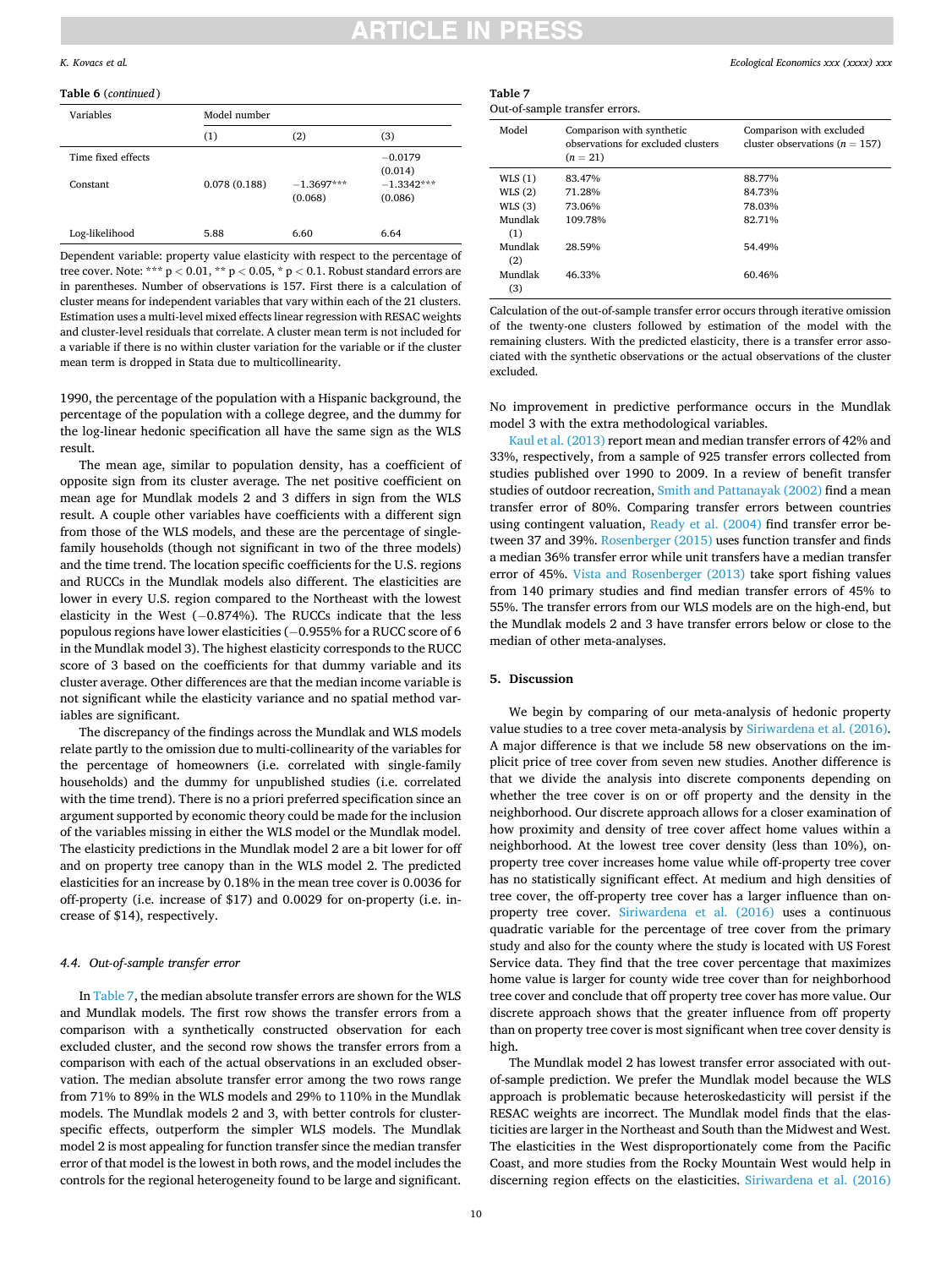#### *K. Kovacs et al.*

find the largest implicit prices are in the East. Population density has a net positive influence on elasticity in our study while [Siriwardena et al.](#page-12-0)  [\(2016\)](#page-12-0) find no effect. People who live in areas with high population density prefer tree cover perhaps because the tree cover provides more relative shelter in busy areas. Metro counties with a million people or less (RUCC scores of 2 and 3) have the largest elasticities. Both [Sir](#page-12-0)[iwardena et al. \(2016\)](#page-12-0) and our study find median income has no significant influence. Our meta-analysis indicates median age has a net positive influence on the elasticity. The percent of the population with a college degree has a negative influence, and more education may lead people to prefer other amenities (e.g. lakes, museums, vacations, etc.) rather than tree cover. Evidence of racial preference also arises, with the percent of the population of Hispanic ethnicity having a negative effect on the elasticity.

We can calculate from our preferred Mundlak model 2 the value of a 1% increase in tree cover on property and the value of a 1% increase in tree cover within a circular mile of the home. Our Mundlak model 2 predicts an \$8.88 increase in the value of a single-family home in the Midwest for an on-property increase in tree cover of  $0.18\%$ . Assuming that the single-family home is on a half-acre lot  $(21,780 \text{ ft}^2)$  with an average tree cover of  $18\%$  (3920 ft<sup>2</sup>) [\(Table 2](#page-3-0)), we find that a  $1\%$  increase in the percentage tree cover amounts to an increase of 39  $\text{ft}^2$ . Suppose that a 24-in. dbh green ash tree has a crown radius of 35 ft. and a crown area of 962 ft<sup>2</sup>. A 1% increase in tree cover is equivalent to 0.04 additional 24-in. green ash trees on the property  $(39/962 = 0.04)$ . The increase in property value for one green ash tree on the property is \$8.88/0.04 = \$222. Our Mundlak model 2 also predicts a \$76.2 increase in the value of a single-family home in the Midwest for a 0.18% increase in tree cover within a mile of the home.<sup>7</sup> A circular area with 1-mile radius has 87.6 million  $ft^2$ . Using the average tree cover of 18% ([Table 2\)](#page-3-0), we find that trees cover 15.8 million  $\text{ft}^2$ , and a 1% increase in the percentage tree cover amounts to an increase of 158,000 ft<sup>2</sup>. Suppose again a 24-in. dbh green ash tree has a crown radius of 35 ft. and a crown area of 962 ft<sup>2</sup>. A 1% increase in tree cover is equivalent to 164 additional 24-in. dbh green ash trees within a mile of the home (158,000/  $962 = 164$ .

What is the total value of a 1% increase in tree cover in a neighborhood? Here, we need to calculate the increase in value of all the homes in the neighborhood, and so we need an estimate of housing density. According to the 2019 US Census, there are 2176 households per square mile in St. Paul, MN. If we assume the neighborhood is a circular mile in size, then there are  $2176 * 3.14 = 6833$  homes in the neighborhood (there are  $3.14$  mile<sup>2</sup> in a circular mile). If each home benefits from the 1% increase in tree cover in the circular area, then the aggregate increase in property value is  $6833 * $76.2 = $520,675$ , for the off-property component of the tree cover. In addition, the aggregate increase in property value is  $164 * $222 = $36,408$  for the on-property component of tree cover, again assuming the 1% increase in tree cover is composed of 164 24-in. dbh ash trees. Adding those two components, the total value of a 1% increase in tree cover in the circular mile area is \$557,083 or \$277 per acre of land.

As the hedonic literature increases its focus on the spatial features of the non-market goods, more meta-observations for distance bins farther

0.0160348 for the Mundlak model 2. The dollar value of a 1% increase in the off property mean tree cover is 0.000160348\*\$475,447 = \$76.24.

than a mile from a property could increase the thoroughness of the metaanalysis. Another limitation in meta-dataset is in the geographic areas covered with a need for more studies outside of the western US. Likewise, more studies should be conducted outside of metropolitan areas. More information about how home values respond to the type of tree cover (e.g. deciduous, coniferous, mixed) is also needed. In order to examine the tree cover density that maximizes home value, more studies need to be in areas with tree density above 40%. The largest elasticity occurs in the high density category (i.e. greater than 25%), but there are not enough studies in the places with greater tree density to accurately determine if and when the elasticity starts to plateau or decline. Augmentation of our meta-dataset requires additional studies that use the percentage of tree cover metric. However, new studies should consider other tree metrics to understand how ecosystem services from trees that accrue to homeowners influence the property values.

The information in this benefit transfer tool can be coupled with models that predict the values associated with urban trees (e.g., i-Tree; [www.itreetools.org](http://www.itreetools.org)). The coupling requires a compatible tree metric (e. g. the percentage of tree cover). The creation of a meta-dataset of property values with alternative tree metrics (e.g. the number of trees, tree biomass, leaf area, and species composition) would enhance the robustness of the benefit transfer options available to policy makers. Potential users of the Mundlak model 2 for benefit transfer could collect publicly available tree cover and housing market data for the policy site and decide on values for the methodological variables (e.g. mean values from [Table 2,](#page-3-0) elasticity variance set to zero, and the time trend set to 17). If no data for the meta-regression covariates are available, the RESACweighted mean values for the elasticities in [Table 3](#page-6-0) can be used.

#### **6. Conclusion**

Urban forest management decisions are mostly made by local governments. Our benefit transfer tool could help local decision makers evaluate the benefits of proposed strategies that address local threats from invasive pests and diseases and from climate change that could alter urban tree canopy through changes in forest structure and vitality. At the national level, coordination and funding activities related to urban forestry are led by organizations such as the USDA Forest Service Urban and Community Forestry Program [\(https://www.fs.usda.go](https://www.fs.usda.gov/managing-land/urban-forests/ucf)  [v/managing-land/urban-forests/ucf](https://www.fs.usda.gov/managing-land/urban-forests/ucf)) and the National Urban and Community Forestry Advisory Council [\(https://www.fs.usda.gov/managing](https://www.fs.usda.gov/managing-land/urbanforests/ucf/nucfac)  [-land/urbanforests/ucf/nucfac\)](https://www.fs.usda.gov/managing-land/urbanforests/ucf/nucfac). Our benefit transfer tool, which accounts for local differences in the housing market, the structure of urban forests, and the hedonic methodologies employed, could provide useful information to national organizations about the relative benefits of proposed changes in urban and community forestry programs around the country. These estimates could then be used to prioritize regional investments.

Our meta-analysis of property value and tree canopy uses newer methodological techniques than the earlier meta-analysis of [Siriwardena](#page-12-0)  [et al. \(2016\),](#page-12-0) but both studies reach the conclusion that the off-property tree canopy is more valuable than on-property tree canopy. Other than the Mundlak model 2, the transfer errors of the meta-regression are above average, and it may be beneficial to use the second Mundlak model for function transfer to inform urban forest policy. Despite a paucity of primary studies that consider tree cover densities greater than 30%, specific tree cover types (e.g. deciduous, coniferous, mixed), and locations other than the Western US, we believe our benefit transfer tool offers practitioners with valuable information on the contribution of tree cover to property value. Without the resources to conduct an original study and without an existing study that matches the policy circumstances, then the findings of our meta-analysis can help appraise the property value effects of urban forest changes.

 $^6\,$  The RESAC weighted predicted elasticity for on property tree cover in the Midwest using the Mundlak model 2 is 0.001868. Assuming a mean tree cover of 17.62% (i.e. approximately 18%) from [Table 2,](#page-3-0) then a 1% increase in the percentage of tree cover is a  $0.01*18\% = 0.18\%$ . Using the predicted elasticity, a 1% increase in the percent of mean tree cover (i.e. an increase of 0.18%) corresponds to a 0.001868% increase in single-family home value. Assuming a mean home value of \$475,447 from [Table 2,](#page-3-0) the dollar value of a 1% increase in the on property mean tree cover is  $0.00001868*$475,447 = $8.88$ .<br><sup>7</sup> The predicted elasticity for the off property tree cover in the Midwest is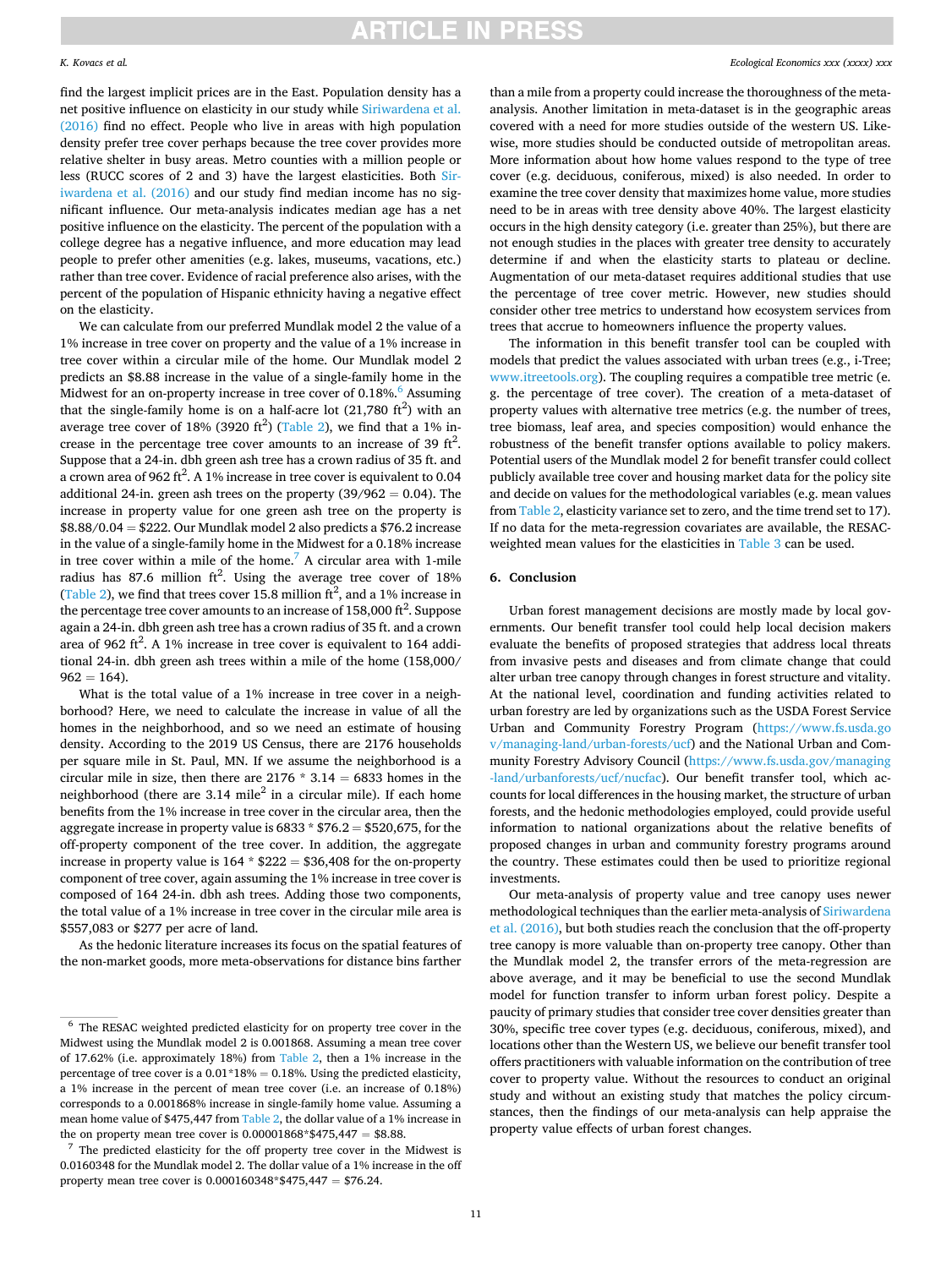#### *Ecological Economics xxx (xxxx) xxx*

#### <span id="page-11-0"></span>*K. Kovacs et al.*

### **Declaration of Competing Interest**

The authors declare that they have no known competing financial interests or personal relationships that could have appeared to influence the work reported in this paper.

#### **Acknowledgments**

This work is supported by the USDA Forest Service Northern Research Station, through cooperative agreement 20-JV-11242309-054. Any opinion, findings, conclusions, or recommendations expressed in this material are those of the author(s) and do not necessarily reflect the views of the USDA.

#### **Appendix A. List of all studies considered for the meta-analysis**

#### *A.1. Studies included*

- 1. Cho, S. H., Poudyal, N. C., & Roberts, R. K. (2008). Spatial analysis of the amenity value of green open space. Ecological economics 66(2–3), 403–416.
- 2. Dimke, K. C. (2008). Valuation of tree canopy on property values of six communities in Cincinnati, Ohio (Doctoral dissertation, The Ohio State University).
- 3. Drake-McLaughlin, N., & Netusil, N. R. (2010, February). Valuing walkability and vegetation in Portland, Oregon. In Benefits and Costs of Natural Resources Policies Affecting Public and Private Lands Twenty-Second Interim Report and Proceedings from the Annual Meeting (Vol. 2, p. 173). Department of Agricultural and Resource Economics Tucson, AZ.
- 4. Dudley, T. (2011). The Value of Landscape Amenities: Contrasting Feature Proximity and View.
- 5. Donovan, G.H., Landry, S., Winter, C. (2019). Urban trees, house price, and redevelopment pressure in Tampa, Florida. Urban Forestry & Urban Greening 38: 330–336.
- 6. Escobedo, F.J., Adams, D.C., Timilsina, N. (2015). Urban forest structure effects on property value. Ecosystem Services 12: 209–217.
- 7. Holmes, T. P., Murphy, E. A., & Bell, K. P. (2006). Exotic forest insects and residential property values. Agricultural and Resource Economics Review, Vol. 35 (1): 155–166.
- 8. Holmes, T. P., Murphy, E. A., Bell, K. P., & Royle, D. D. (2010). Property value impacts of hemlock woolly adelgid in residential forests. Forest Science, 56(6): 529–540.
- 9. Huggett Jr., R. J. (2004). Fire in the Wildland-Urban Interface: An Examination of the Effects of Wildfire on Residential Property Markets.
- 10. Kadish, J., & Netusil, N. R. (2012). Valuing vegetation in an urban watershed. Landscape and Urban Planning, 104(1): 59–65.
- 11. Kim, Y. S., & Wells, A. (2005). The impact of forest density on property values. Journal of Forestry, 103(3): 146–151.
- 12. Li, X., Holmes, T. P., Boyle, K. J., Crocker, E. V., & Nelson, C. D. (2019). Hedonic Analysis of Forest Pest Invasion: the Case of Emerald Ash Borer. Forests, 10(9): 820.
- 13. Mansfield, C., Pattanayak, S. K., McDow, W., McDonald, R., & Halpin, P. (2005). Shades of green: measuring the value of urban forests in the housing market. Journal of forest economics, 11(3): 177–199.
- 14. Mei, Y., Hite, D., & Sohngen, B. (2017). Demand for urban tree cover: A two-stage hedonic price analysis in California. Forest Policy and Economics, 83: 29–35.
- 15. Netusil, N. R., Chattopadhyay, S., & Kovacs, K. F. (2010). Estimating the demand for tree canopy: a second-stage hedonic price analysis in Portland, Oregon. Land Economics, 86(2): 281–293.
- 16. Paterson, R. W., & Boyle, K. J. (2002). Out of sight, out of mind? Using GIS to incorporate visibility in hedonic property value models. Land economics, 78(3): 417–425.
- 17. Price, J. I., McCollum, D. W., & Berrens, R. P. (2010). Insect infestation and residential property values: A hedonic analysis of the mountain pine beetle epidemic. Forest Policy and Economics, 12(6): 415–422.
- 18. Sander, H., Polasky, S., & Haight, R. G. (2010). The value of urban tree cover: A hedonic property price model in Ramsey and Dakota Counties, Minnesota, USA. Ecological Economics, 69(8): 1646–1656.
- 19. Sander, H. A., & Haight, R. G. (2012). Estimating the economic value of cultural ecosystem services in an urbanizing area using hedonic pricing. Journal of environmental management, 113: 194–205.
- 20. Saphores, J. D., & Li, W. (2012). Estimating the value of urban green areas: A hedonic pricing analysis of the single family housing market in Los Angeles, CA. Landscape and urban planning, 104(3–4): 373–387.
- 21. Stetler, K. M., Venn, T. J., & Calkin, D. E. (2010). The effects of wildfire and environmental amenities on property values in northwest Montana, USA. Ecological Economics, 69(11): 2233–2243.
- 22. Walls, M., Kousky, C., & Chu, Z. (2015). Is what you see what you get? The value of natural landscape views. Land Economics, 91  $(1): 1-19.$

#### *A.2. Studies considered but not included*

- 1. Bin, O., Landry, C. E., & Meyer, G. F. (2009). Riparian buffers and hedonic prices: a quasi-experimental analysis of residential property values in the Neuse River basin. American Journal of Agricultural Economics, 91(4): 1067–1079.
- 2. Coley, M. C. (2005). House and Landscape Value: An Application of Hedonic Pricing Technique Investigating Effects of Lawn Area on House Selling Price (Doctoral dissertation, University of Georgia).
- 3. Donovan, G. H., & Butry, D. T. (2010). Trees in the city: Valuing street trees in Portland, Oregon. Landscape and urban planning, 94 (2): 77–83.
- 4. Donovan, G. H., & Butry, D. T. (2011). The effect of urban trees on the rental price of single-family homes in Portland, Oregon. Urban Forestry & Urban Greening, 10(3): 163–168.
- 5. Hand, M. S., Thacher, J. A., McCollum, D. W., & Berrens, R. P. (2008). Intra-regional amenities, wages, and home prices: the role of forests in the Southwest. Land Economics, 84(4): 635–651.
- 6. Hjerpe, E., Kim, Y. S., & Dunn, L. (2016). Forest density preferences of homebuyers in the wildland-urban interface. Forest Policy and Economics, 70: 56–66.
- 7. Kim, Y. S., & Johnson, R. L. (2002). The impact of forests and forest management on neighboring property values. Society & Natural Resources, 15(10): 887–901.
- 8. Payton, S., Lindsey, G., Wilson, J., Ottensmann, J. R., & Man, J. (2008). Valuing the benefits of the urban forest: a spatial hedonic approach. Journal of Environmental Planning and Management, 51 (6): 717–736.
- 9. Snyder, Kilgore, Hudson, and Donnay. (2007). Determinants of Forest Land Prices in Northern Minnesota: A Hedonic Pricing Approach. Forest Science 53(1): 25–36.

#### **References**

[Boyle, K.J., Wooldridge, J.M., 2018. Understanding error structures and exploiting panel](http://refhub.elsevier.com/S0921-8009(22)00086-6/rf0005)  [data in meta-analytic benefit transfers. Environ. Resour. Econ. 69, 609](http://refhub.elsevier.com/S0921-8009(22)00086-6/rf0005)–635.

Chicago Region Tree Initiative, 2018. Master Plan 2050 Executive Summary. Retrieved from. [http://chicagorti.org/sites/chicagorti/files/Supplemental%20Attachment%20](http://chicagorti.org/sites/chicagorti/files/Supplemental%20Attachment%20B.%2018CRTI_Master%20Plan-Executive%20Summary_FIN.pdf)  [B.%2018CRTI\\_Master%20Plan-Executive%20Summary\\_FIN.pdf.](http://chicagorti.org/sites/chicagorti/files/Supplemental%20Attachment%20B.%2018CRTI_Master%20Plan-Executive%20Summary_FIN.pdf)